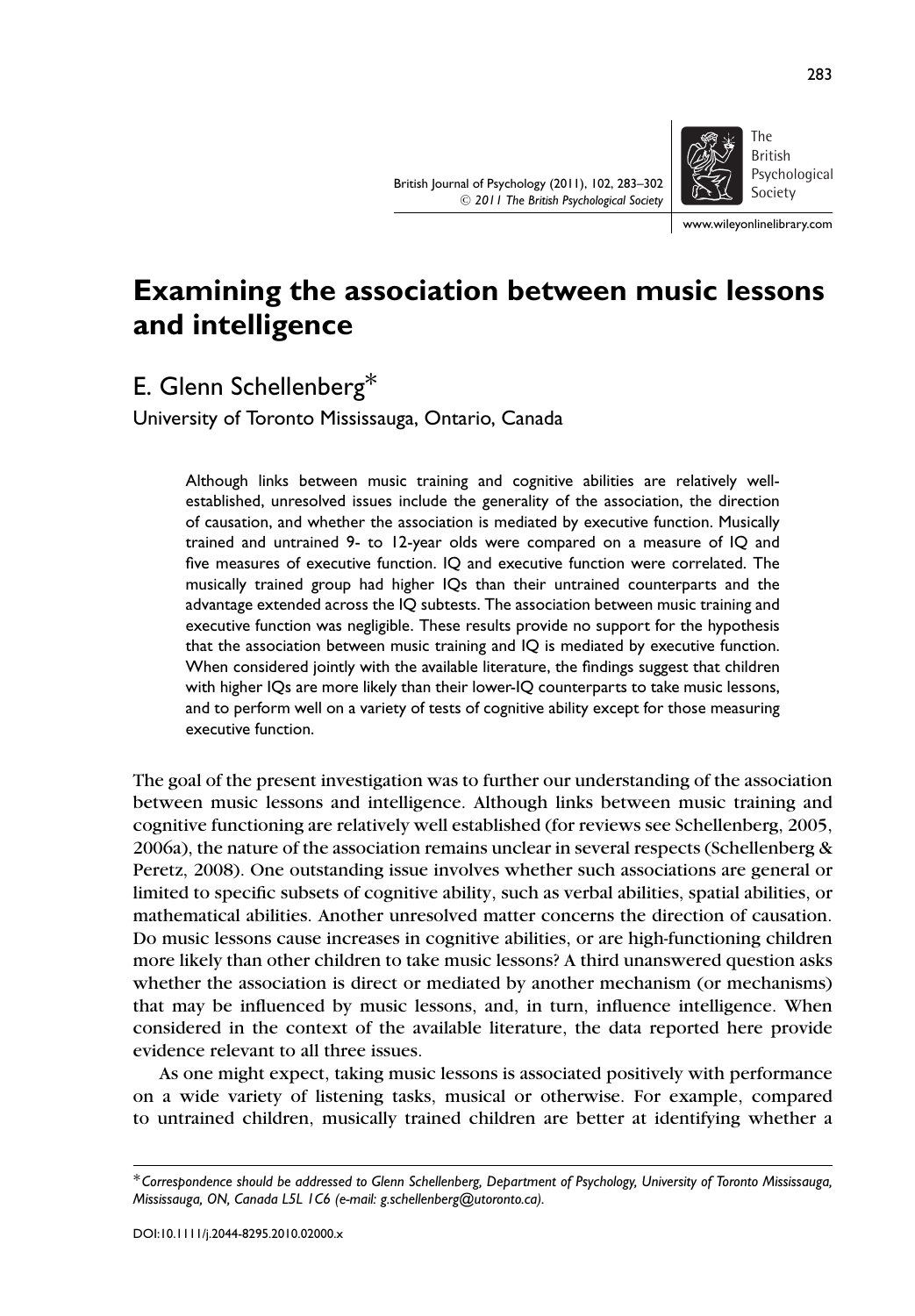sequence of chords ends in a manner typical of Western music (i.e., on the tonic; Corrigall & Trainor, 2009). In adulthood, music training is associated positively with identifying a familiar melody played at an unusually fast or slow tempo (Andrews, Dowling, Bartlett, & Halpern, 1998), and with detecting small mistunings in familiar melodies (Schellenberg & Moreno, 2010). Musically trained adults also perform better than untrained adults on auditory imagery tasks (Aleman, Nieuwenstein, Böcker, & de Haan, 2000), and such advantages extend to lower-level tasks such as auditory processing speed and frequency discrimination (Schellenberg & Moreno, 2010). In fact, musically trained adults exhibit relatively low levels of informational masking in auditory psychophysical tasks, which suggests that they are, in general, more analytic listeners than their untrained counterparts (Oxenham, Fligor, Mason, & Kidd, 2003). Although it seems reasonable to infer that music training *causes* listening abilities to improve, results from these quasi-experiments (i.e., without random assignment) cannot rule out the possibility that individuals with naturally good listening skills are more likely than other individuals to take music lessons.

More provocative findings reveal associations between music lessons and domains that are tangentially related to music, such as language. Although language and music are both systems of auditory communication (Patel, 2008), the form and function of the two systems are obviously different. Nonetheless, musically trained participants outperform their untrained counterparts on tests that require participants to remember prose ( Jakobsob, Cuddy, & Kilgour, 2003; Kilgour, Jakobson, & Cuddy, 2000) or lists of words (Brandler & Rammsayer, 2003; Chan, Ho, & Cheung, 1998; Franklin *et al.*, 2008; Ho, Cheung, & Chan, 2003; Jakobson, Lewycky, Kilgour, & Stoesz, 2008). Music training is also associated positively with reading ability (Douglas & Willatts, 1994; Gardiner, Fox, Knowles, & Jeffrey, 1996; Moreno *et al.*, 2009), vocabulary (Forgeard, Winner, Norton, & Schlaug, 2008; Piro & Ortiz, 2009), sequencing verbal information (Piro & Ortiz, 2009), detecting pitch violations in spoken language (Magne, Schön, & Besson, 2006; Marques, Moreno, Castro, & Besson, 2007; Moreno *et al.*, 2009; Schön, Magne, & Besson, 2004), and decoding emotions conveyed by prosody in speech (Thompson, Schellenberg, & Husain, 2004; but see Trimmer & Cuddy, 2008).

Associations with music training extend beyond language to spatial (Bilhartz, Bruhn, & Olson, 2000; Brochard, Dufour, & Despres, 2004; Gromko & Poorman, 1998; Hetland, ´ 2000; Patston, Corballis, Hogg, & Tippett, 2006; Patston, Hogg, & Tippett, 2007; Rauscher, 2002; Rauscher *et al.*, 1997; Sluming, Brooks, Howard, Downes, & Roberts, 2007; Stoesz, Jakobson, Kilgour, & Lewycky, 2007; Zafranas, 2004), mathematical (Bahr & Christensen, 2000; Cheek & Smith, 1999; Gardiner *et al.*, 1996; Graziano, Peterson, & Shaw, 1999; Neufeld, 1986; Vaughn, 2000), and nonverbal (Forgeard *et al.*, 2008; Thompson *et al.*, 2004; Trimmer & Cuddy, 2008) abilities. Musically trained individuals also outperform untrained individuals on tests of short-term (Huntsinger & Jose, 1991; Tierney, Bergeson, & Pisoni, 2008), working (Bugos, Perlstein, McCrae, Brophy, & Bedenbaugh, 2007; Franklin *et al.*, 2008; Lee, Lu, & Ko, 2007), and visual ( Jakobson *et al.*, 2008) memory; on simple reaction-time tasks (Hughes & Franz, 2007); and on tests of visual-motor integration (Costa-Giomi, 2005; Orsmond & Miller, 1999) and tactile acuity (Ragert, Schmidt, Altenmüller, & Dinse, 2004).

In sum, when the available literature is considered as a whole, it is clear that associations between music training and cognitive abilities are extremely general, extending across a wide variety of tasks. Nevertheless, many authors propose that associations with music training are specific to certain sub-domains of cognitive function. For example, the presumed 'special' association with language is explained as a consequence of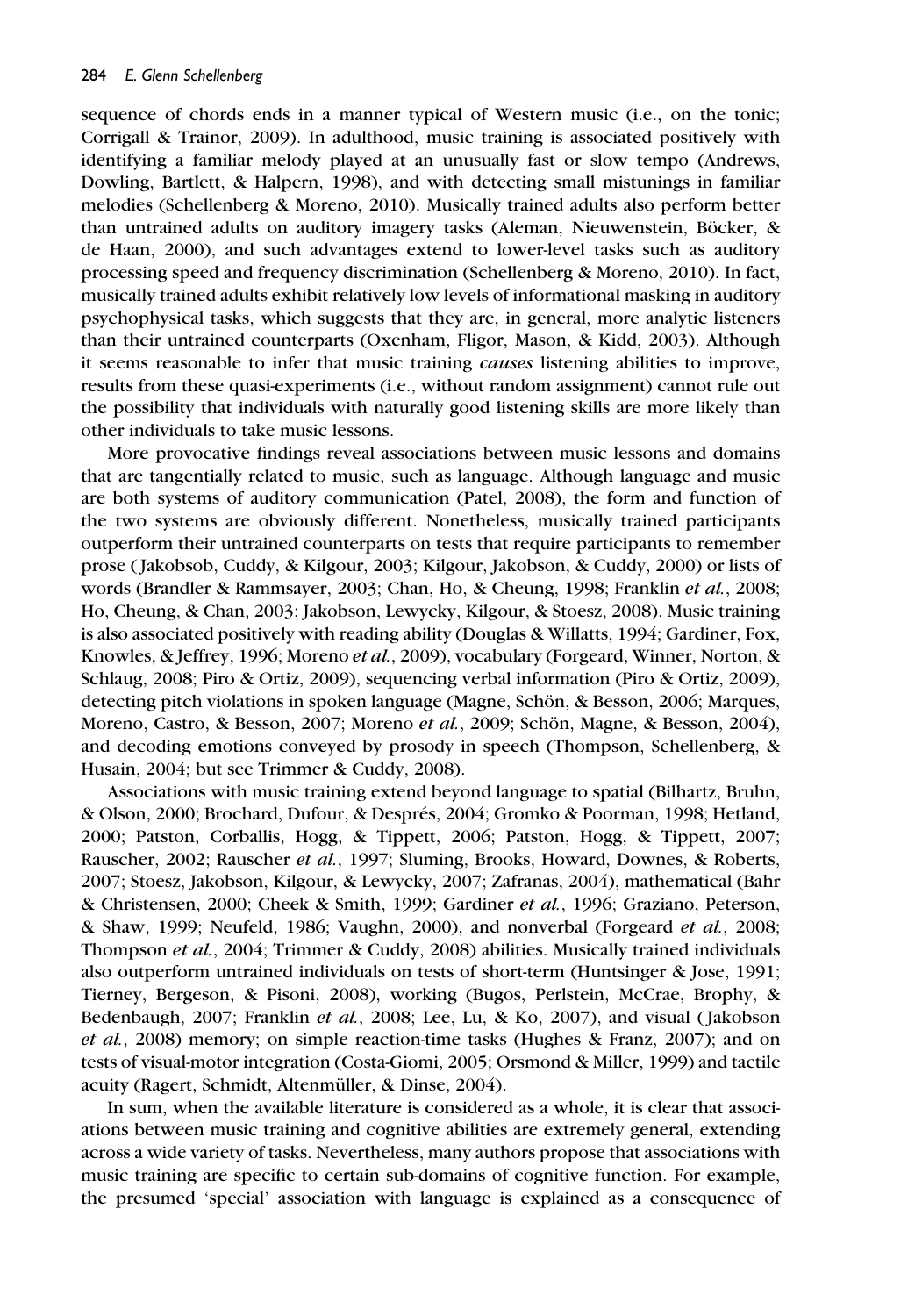enhanced auditory temporal processing for musically trained individuals (Gaab *et al.*, 2005; Jakobsob *et al.*, 2003; Tallal & Gaab, 2006). Others make claims of a specific link between music training and some particular ability when they fail to find an association between training and a different ability (e.g., Tierney *et al.*, 2008), or when a different cognitive ability is held constant in the analyses (e.g., Jakobson *et al.*, 2008; Stoesz *et al.*, 2007). Failing to reject the null hypothesis can never be interpreted unequivocally, however, particularly when it is likely that a larger sample and increased power would lead to statistical significance (Schellenberg, 2008). Moreover, convincing claims for a *specific* association between cognitive performance and music training require that the association remains evident when a reliable and valid measure of general intelligence, or full-scale IQ (FSIQ), is held constant (Schellenberg, 2009).

Indeed, the vast bulk of the available literature can be explained simply: Highfunctioning children are more likely than other children to take music lessons, and to perform well on virtually any test they take. In one study (Schellenberg, 2006b), standardized tests of intelligence were administered to approximately 150 children and 150 adults. Both the Wechsler Intelligence Scale for Children – Third Edition (WISC-III; Wechsler, 1991) and the Wechsler Adult Intelligence Scale – Third Edition (WAIS-III; Wechsler, 1997) comprise multiple subtests that measure different aspects of cognitive abilities, including measures of verbal, spatial, and nonverbal abilities, as well as tests of working memory and processing speed. Participants in both samples varied widely in terms of amount of music training received outside of school. Among the children, cognitive performance was associated positively with months of music lessons even after holding constant parents' education, family income, and duration of involvement in non-musical out-of-school activities. In line with the generalist view, such associations were strongest for the aggregate measures (FSIQ and the principal component extracted from the 12 subtests). Moreover, no association between music lessons and an individual index or subtest was particularly strong, and none was evident when general intelligence was held constant.

Schellenberg's (2006b) data also showed that music training was associated positively with the children's performance in school (see also Wetter, Koerner, & Schwaninger, 2009), whether it was measured by school grades or a standardized test of academic achievement. As with the IQ subtests, there was no evidence of a special link between music lessons and any particular school subject. Interestingly, the association between music lessons and scholastic abilities remained evident after controlling for general intelligence. In other words, children who take music lessons for relatively long durations of time tend to be particularly good students, even after controlling for individual differences in IQ.

Results from the sample of adults revealed weaker but still significant associations (Schellenberg, 2006b). Duration of playing music regularly in childhood predicted IQ in adulthood, even when parents' education and family income were held constant, and the association was stronger for general intelligence than for individual index scores or subtests. Music training was also associated with average grade in high school.

Findings of positive associations between duration of music training and intelligence imply that professional musicians should be geniuses, which is patently untrue. Indeed, when 'real musicians' are compared to non-musicians, the associations break down. For example, when students studying music at a university level are compared with students from other disciplines (e.g., psychology, law, business, physics), scores on tests of intelligence are inconsistent (Helmbold, Rammsayer, & Altenmüller, 2005) or favour the non-music students (Brandler & Rammsayer, 2003). When young adults who have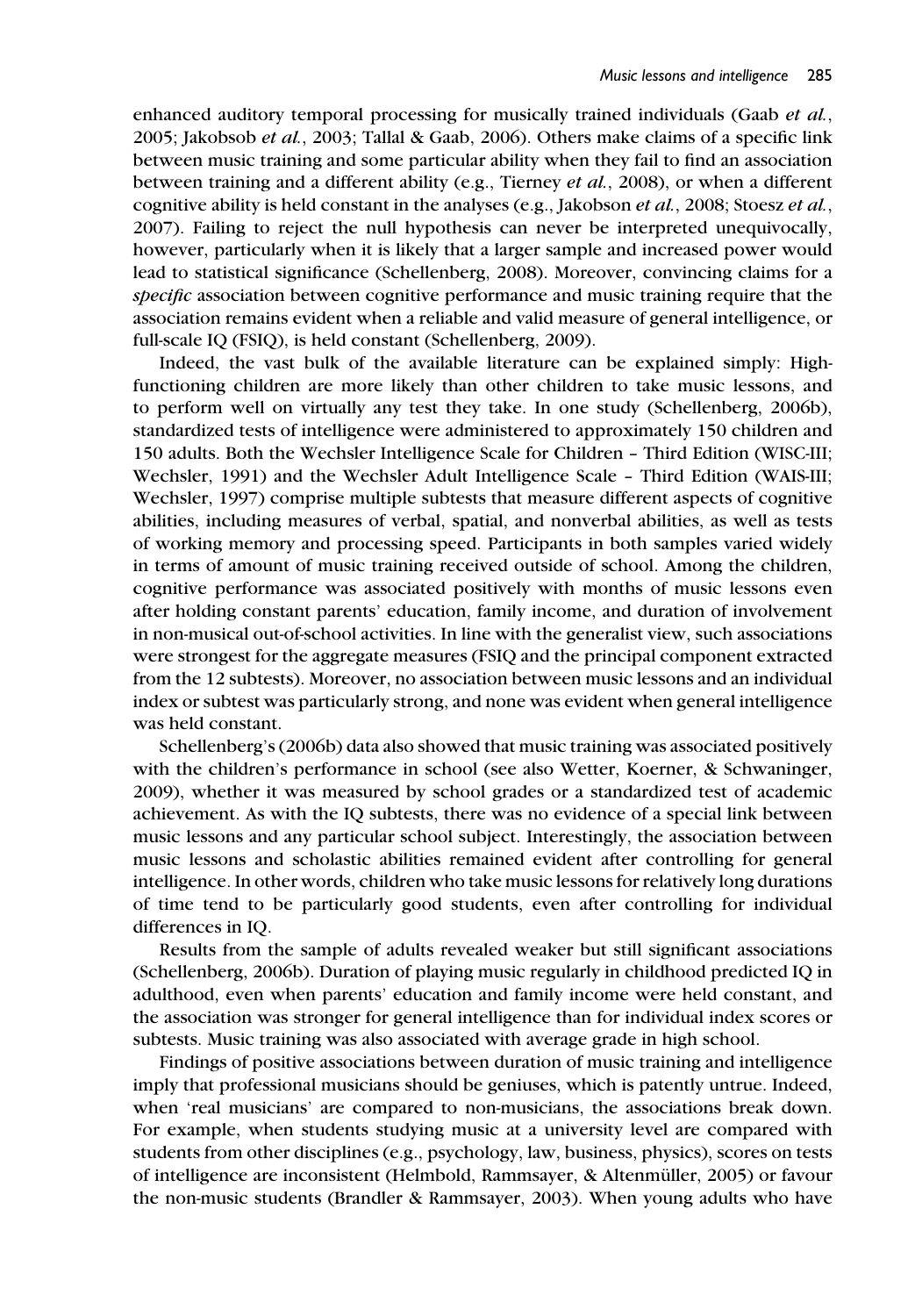studied music for at least half of their lives are compared with their counterparts with no music lessons, the two groups do not differ in general intelligence (Bialystok & DePape, 2009). Similarly, when participants with an average of 11 years of music lessons are compared to those with no music lessons, there is no difference in general intelligence (Schellenberg & Moreno, 2010). In short, cognitive advantages are evident for those who take music lessons in *addition* to everything else, but not for those who study music *instead* of something else.

With some exceptions, all of the above data are consistent with the hypothesis that high-functioning children are more likely than other children to take music lessons, but not necessarily to become 'real musicians'. In the relatively few studies that assigned children to an experimental (music) intervention, positive findings tend to be equivocal for various reasons. For example, small samples of children were trained in ways that differed from typical music lessons (Douglas & Willatts, 1994; Gardiner *et al.*, 1996; Graziano *et al.*, 1999; Gromko & Poorman, 1998; Moreno *et al.*, 2009), assignment of individuals to the intervention and control conditions was not random (Bilhartz *et al.*, 2000; Gardiner *et al.*, 1996; Graziano *et al.*, 1999; Rauscher *et al.*, 1997), or the sample suffered from high levels of attrition (Rauscher *et al.*, 1997; Thompson *et al.*, 2004). An additional problem concerns the control conditions, which involved no additional lessons of any kind (Bilhartz *et al.*, 2000; Gardiner *et al.*, 1996; Gromko & Poorman, 1998) or activities that were not comparable to music lessons (Douglas & Willatts, 1994, discussion groups; Rauscher *et al.*, 1997, playing with computer software).

Schellenberg (2004) attempted to rectify these problems by conducting a study of 144 6-year olds who were assigned randomly to arts lessons for a year, which necessitated providing the lessons free of charge. There were two music groups and two control groups. Half of the children received music training, either keyboard or vocal lessons, which were taught at the largest and oldest music conservatory in Canada. The other children received drama lessons or no lessons. Across conditions, the lessons were administered to groups of six children at the same location by instructors with similar qualifications. All children were tested on the entire WISC-III before beginning the lessons and starting first grade, and again after the lessons in the summer between first and second grade. Each child also completed standardized tests of academic achievement. There were no differences between the two music groups or between the two control groups on any of the cognitive measures. Increases in FSIQ and academic achievement were higher among the music groups compared to the control groups (e.g., 7.0 vs. 4.3 IQ points, respectively), however, and the results were general, extending across academic disciplines as well as the subtests and indexes of the WISC-III.

To date, Schellenberg's (2004) data represent the only convincing evidence that music lessons *cause* increases in cognitive ability. Nonetheless, although the experimental design allowed for causal inferences, providing music lessons free of charge meant that extraneous factors differed markedly from those of families who pay for lessons. For example, practice was minimal among all groups (10–15 min per week), presumably because parents had no motivation to get their money's worth. One might also ask whether lessons longer than a year would lead to greater benefits. Unfortunately, differential attrition across conditions in an experiment of longer duration would likely play havoc with its internal validity. In Schellenberg's study, six children dropped out of the keyboard lessons before the second testing session, four discontinued the vocal lessons, and two withdrew from the drama lessons (i.e., 8.3% attrition rate in total). Differences in attrition across conditions came close to statistical significant ( $p = .06$ ),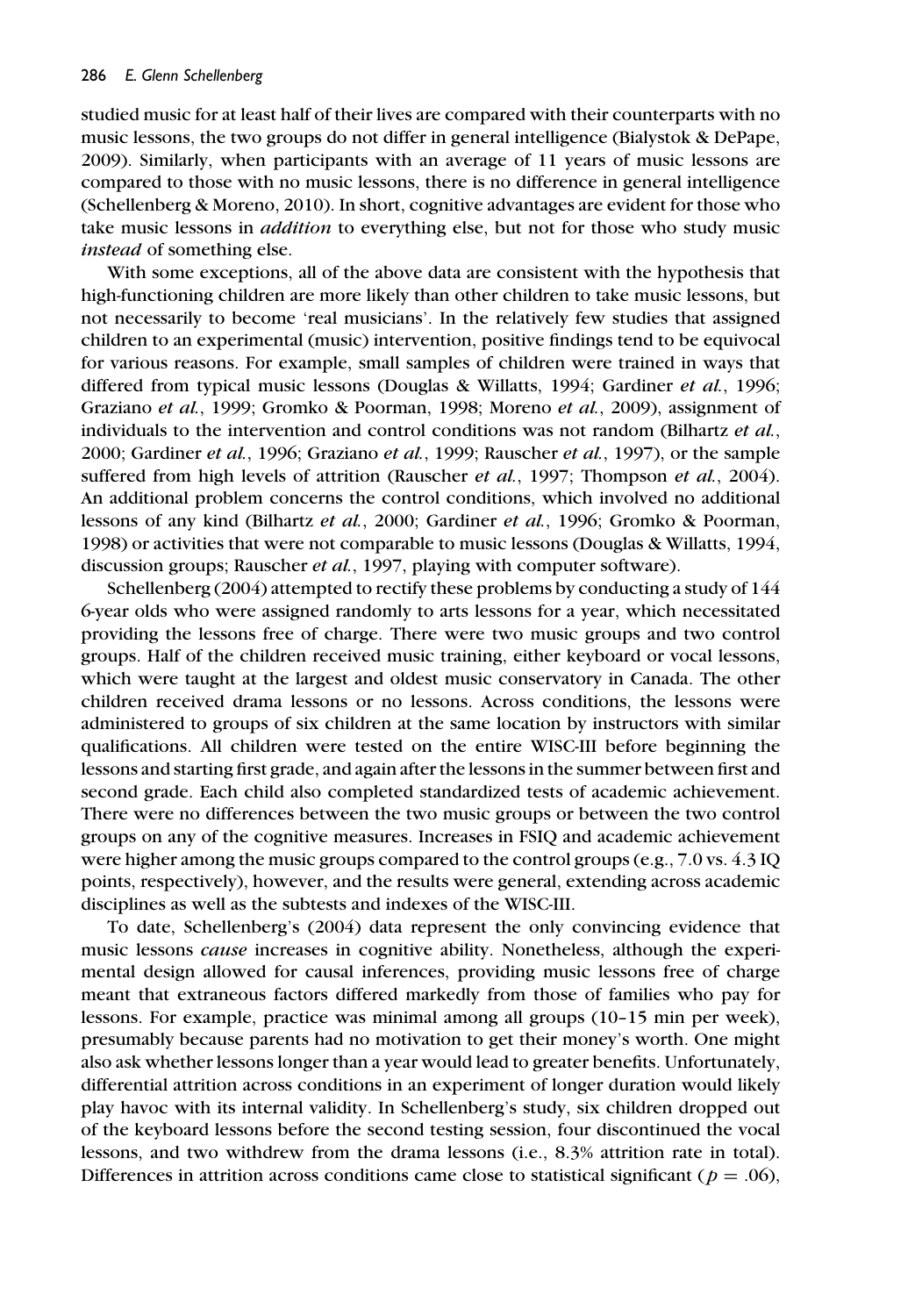but children who dropped out and those who remained had identical FSIQ scores at the initial test session.

On the one hand, then, there is a mountain of evidence indicating that highfunctioning children are more likely than their peers to take music lessons. On the other hand, a single well-designed but artificial experiment provided evidence that one year of music lessons enhances IQ slightly among young children. Because *parsimony* and *random assignment* are both central tenets of the scientific method, must we choose between the two alternative explanations? No, because both perspectives could be correct. The available data indicate that high-functioning children are more likely than other children to take music lessons, which, in turn, exaggerate pre-existing individual differences in cognitive ability.

But if music lessons cause small improvements in cognition or exaggerate existing advantages, how can we explain this association? Intelligence as measured by IQ is remarkably stable across the lifespan (Deary, 2001; Neisser *et al.*, 1996), which makes it unlikely that a single environmental factor could have much of an impact. For example, when individuals are tested on the same IQ test at age 11 and again at age 77, the correlation between the first and second testing sessions is high (i.e., around 7; Deary, Whalley, Lemmon, Crawford, & Starr, 2000). Indeed, a consortium of experts in intelligence concluded that almost half of the variance in IQ among children can be attributed to genetics, and that this percentage increases to about 75% by late adolescence (Neisser *et al.*, 1996). Moreover, shared environmental (between-family) effects on IQ appear to be small or non-existent, which means that the remaining variance (attributable to the environment) stems primarily from idiosyncratic (within-family) differences in experiences that have yet to be identified (Deary, 2001; Harris, 1998).

One possible explanation is that the link between music lessons and general cognitive ability is indirect, mediated by *executive function* (Hannon & Trainor, 2007; Schellenberg & Peretz, 2008). Executive function (also called executive functioning, executive control, cognitive control, or the supervisory attentional system) is a loose construct that allows for 'conscious, goal-directed problem solving', and, when impaired, leads to 'failures to make wise judgments, cognitive inflexibility, poor planning of future actions, and difficulty inhibiting inappropriate responses' (Zelazo, Carlson, & Kesek, 2008, p. 553). As noted by Hannon and Trainor (2007), 'small but widespread effects of musical training on cognitive processing might occur because music lessons train attentional and executive functioning, which benefits almost all cognitive tasks' (p. 470). This mediated link between music lessons and cognition is illustrated in Figure 1. It is a reasonable hypothesis because unlike IQ, executive function is readily modifiable by experience, particularly in childhood (Dowsett & Livesey, 2000; Kloo & Perner, 2003; Rueda, Rothbart, Saccamanno, & Posner, 2005), yet executive function is correlated with IQ (Salthouse, 2005; Salthouse, Atkinson, & Berish, 2003).

To date, empirical evidence of a link between music lessons and executive function is scarce. In a study of individuals 60–85 years of age (Bugos *et al.*, 2007), individual



**Figure 1.** Illustration of the hypothesis that the association between music training and IQ is mediated by executive function.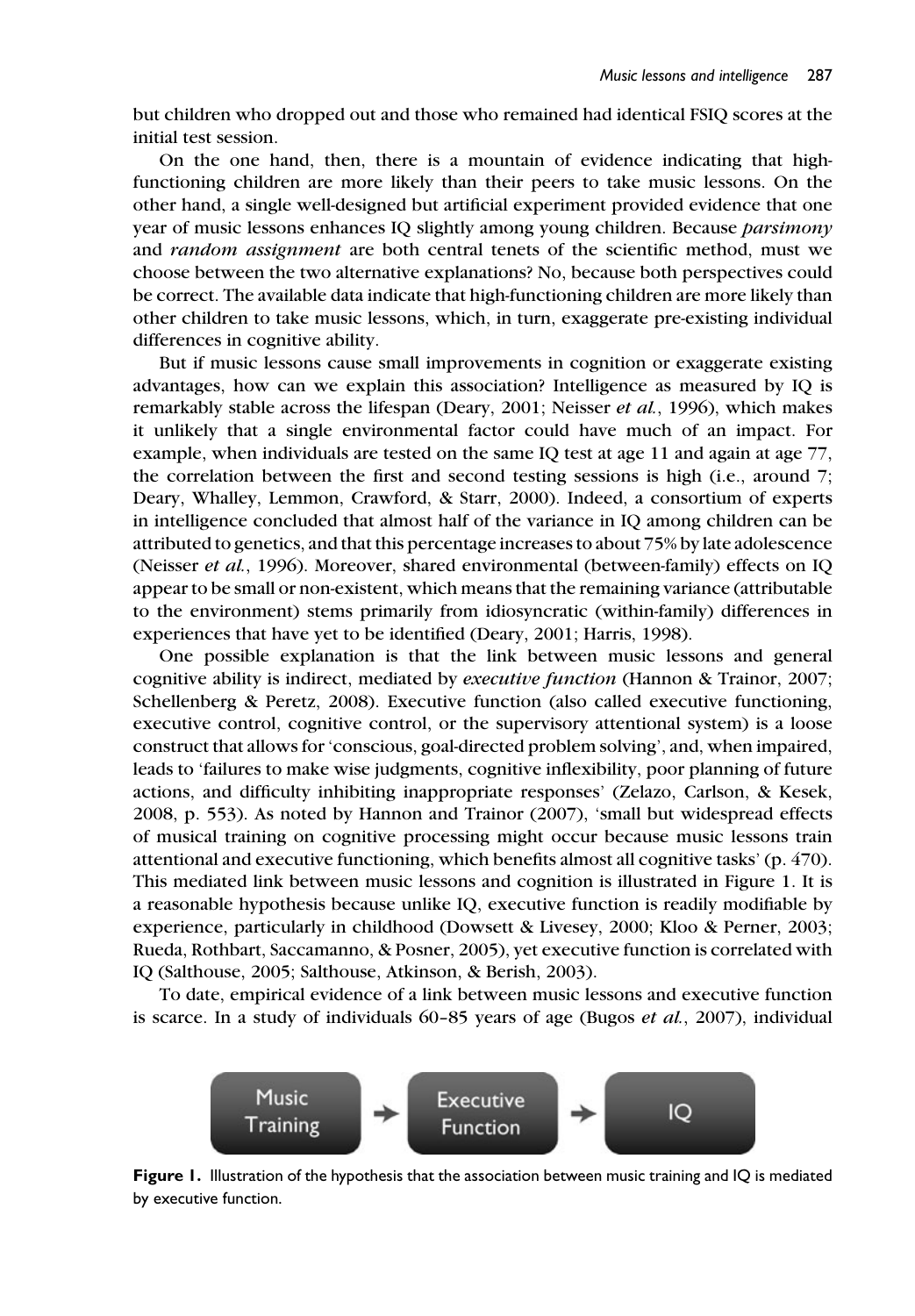piano instruction led to significant improvements on a test of processing speed (the Digit Symbol-Coding subtest from the WAIS-III) and on a test of visual attention and task switching (Trail Making Test). The researchers compared the piano and control groups on several additional outcome measures, however, and significant differences for only two of several tests may have stemmed from an inflated probability of Type I error. Moreover, Digit Symbol-Coding test is also a subtest of the Wechsler IQ tests, and the effect for the task-switching measure was not evident when baseline performance (no switching) was taken into account. In a quasi-experimental study of young adults (Bialystok & DePape, 2009), musically trained and untrained individuals did not differ in control conditions of relatively low-level selective-attention tasks (i.e., Simon arrows, auditory Stroop) that are considered to be measures of executive function. When the same tasks required participants to ignore conflicting information, the music group performed better. Again, data from these tasks are typically analyzed by examining differences or proportions between control and conflict conditions separately for each participant, thereby controlling for baseline performance. In short, the available evidence linking music training with executive function is inconclusive.

One of the goals of the present study was to test the hypothesis that the link between music lessons and intelligence is mediated by executive function. Accordingly, musically trained and untrained children were administered an IQ test as well as five different tests of executive function. Evidence supporting the mediation hypothesis requires music training to be associated positively with IQ *and* with executive function, and the association between music lessons and IQ to disappear (or become substantially attenuated) when individual differences in executive function are held constant. A second goal was to provide evidence relevant to the issue of causation. If the mediation hypothesis described above is not supported, and IQ but not executive function is associated with music training, the results would be consistent with the vast bulk of the literature, which implies that high-ability children are more likely than other children to take music lessons. The third and final goal was to examine whether associations between music training and cognitive ability are general or specific. The IQ test provided measures of FSIQ as well as separate scores for sub-areas of cognitive ability. Evidence of associations across the subtests would provide support for the general hypothesis. By contrast, evidence of an association with some subtests but not with others would provide evidence of specificity.

# **Method**

# *Participants*

The participants were 106 9- to 12-year olds (54 boys, 52 girls) recruited from the local community, a middle to upper-middle class suburb of Toronto. Approximately half (*n* = 50) were classified as musically trained; the others (*n* = 56) were untrained. Trained 9 and 10-year olds had at least two years of music lessons taken outside of school  $(M =$ 38 months,  $SD = 15$ ), whereas trained 11- and 12-year olds had at least 3 years ( $M =$ 58 months,  $SD = 17$ ). As in previous research (Schellenberg, 2004, 2006b), the music lessons were not restricted to a single pedagogy. The untrained children had no training in music except for what they learned in school. The gender distribution was balanced and similar in the trained (26 boys, 24 girls) and untrained (28 boys, 28 girls) groups, and the average age was virtually identical between groups (i.e., the difference between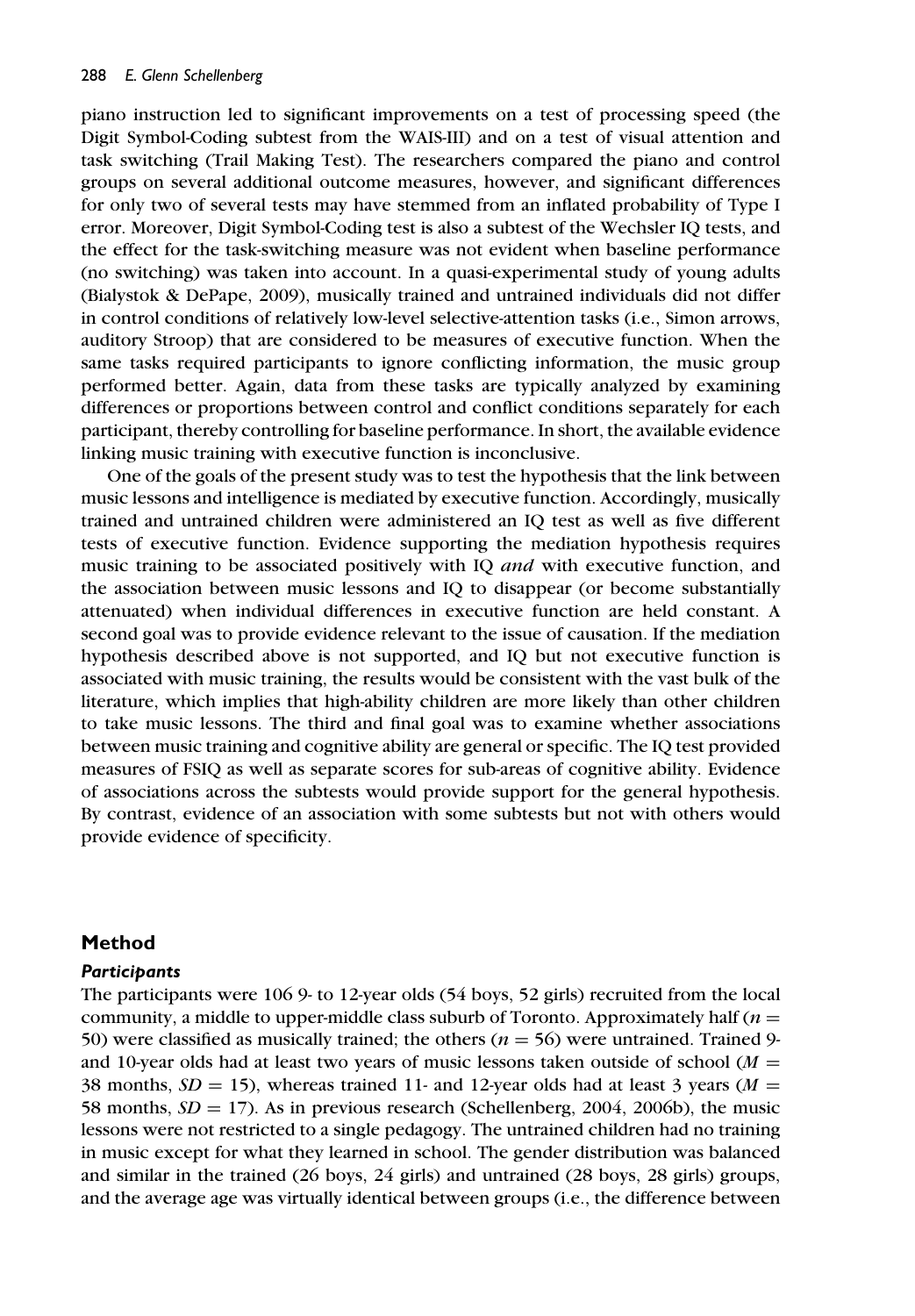means was less than 4 days). English was the native language for all but three children, who learned English by age 3.

#### *Measures*

IQ was measured with the Wechsler Abbreviated Scale of Intelligence (WASI; Wechsler, 1999), which comprised four subtests administered in a standardized order (Vocabulary, Block Design, Similarities, and Matrix Reasoning). Three subtests (all but Matrix Reasoning) were identical in form and structure to those in the WISC-III but with different items. The Vocabulary subtest required the children to define words (e.g., *What is an animal?*). The Block Design subtest asked them to construct designs from red and white coloured blocks so that the design of the blocks when viewed from above was identical to a target picture. On each trial of the Similarities subtest, children were asked to describe how two words are similar (e.g., *How are a deer and a horse alike?*). The final subtest, Matrix Reasoning, displayed a matrix of coloured drawings on each trial. One section of the matrix was missing, and the child was asked to make a logical decision about how to fill in the missing section with one of five options provided.

The WASI provided a FSIQ score ( $M = 100$ ,  $SD = 15$ ) derived from all four subtests, and well as separate Performance IQ (PIQ; derived from Block Design and Matrix Reasoning) and Verbal IQ (VIQ; derived from Similarities and Vocabulary) scores that measured fluid and crystallized intelligence, respectively. Standardized *T* scores ( $M =$ 50,  $SD = 10$ ) were also provided for each of the four subtests. Each score was based on norms from a large sample of children living in the US, calibrated separately based on age in three-month increments. FSIQ as measured by the WASI is highly correlated with FSIQ as measured by the WISC-III (*r* = .87). The correlation between PIQ as measured by the WASI and the WISC-III is .76; for VIQ it is .82.

Five tests measured different aspects of executive function. The test of attention and working memory was Digit Span (also a subtest of the WISC-III), which comprised forward and backward tasks. The forward task, administered first, required children to recall a list of digits in the order they were presented, whereas the backward task, administered second, required recall in reverse order. For both tasks, the list initially comprised two numbers but it became increasingly longer if children performed correctly on at least one of two trials. When children failed both trials of a given length the task was terminated. Their score was the number of completely correct responses summed across the two tasks, with higher scores indicating better performance.

Verbal fluency can be measured with tests of semantic fluency (e.g., *name all the animals you can in 1 min*) or phonological fluency. Our test of Phonological Fluency had three trials. One asked children to name as many words as they could in 1 min that started with the letter F. Other trials (1 min each) asked children to list words starting with the letter A and the letter S. Thus, each child had three verbal fluency scores: the number of words produced for each letter. Higher scores indicated better performance.

The Sun-Moon Stroop test assessed children's ability to ignore conflicting information. In the *congruent* task (administered first), children were given a sheet of paper with pictures of suns and moons and asked to name as many as they could in 45 s. In the subsequent *incongruent* task (also 45 s), children had to report 'sun' for every moon and 'moon' for every sun. An interference score was calculated separately for each child as a proportion, with the numerator equal to the number of responses in the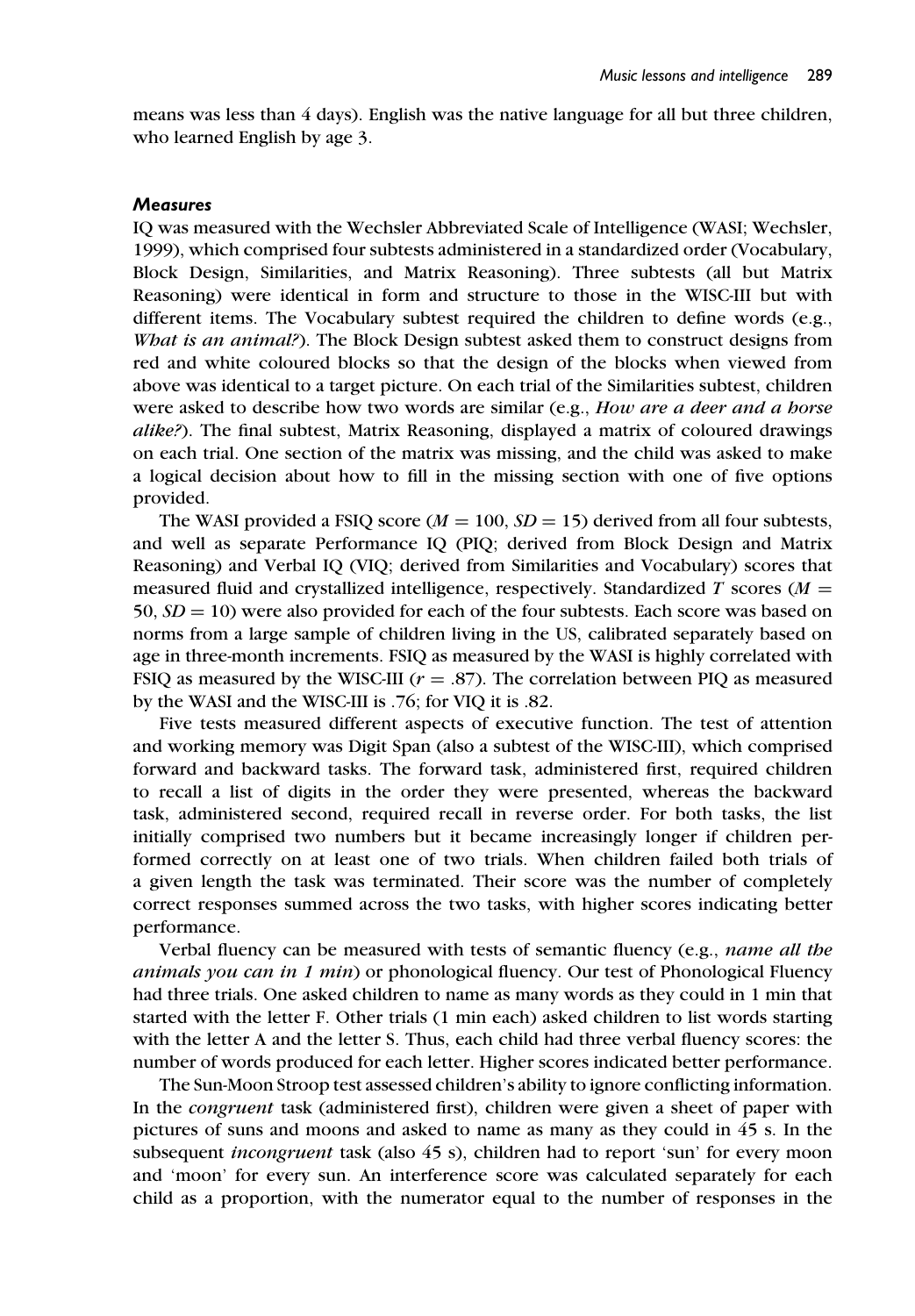inconsistent condition minus the number of responses in the consistent condition, and the denominator equal to the number of responses in the consistent condition. Lower (more negative) scores indicated greater interference, higher scores indicated better performance, and a score of 0 indicated no interference.

The test of problem solving and planning was a computerized version of the Tower of Hanoi. The test comprised three rods and rings that varied in size. The rings were stacked from largest (lowest) to smallest (highest) on the left rod. The child's task was to move the rings one at a time from rod to rod so that the rings were eventually stacked from largest to smallest on the right rod, without ever placing a larger ring on a smaller ring. Participants completed the task first with three rings and then with four rings. Time to completion and number of moves were recorded separately for both versions of the task. Lower scores indicated better performance.

The Wisconsin Card Sorting Test (WCST; Heaton, Chelune, Talley, Kay, & Curtiss, 1993) was also computer-administered. The WCST is perhaps the most well known measure of executive function (Banich, 2009), or 'the gold standard of executive function tests' (Delis, Kaplan, & Kramer, 2001, p. 2). It measured mental flexibility and rule switching. The test had four cards that remained constant throughout the test. Each card had a different number of geometric shapes (1, 2, 3, or 4), a different colour (red, yellow, green, or blue), and one of four different shapes (circles, squares, triangles, or stars). Children were required to match individual target cards with one of the key cards. They were not told how to match the cards but instead were given feedback after each response as to whether they were right or wrong. The matching rule – based on number, colour, or shape – changed after 10 consecutive correct responses. The total number of errors, the number of perseverative responses, the number of perseverative errors, the number of non-perseverative errors, and the number of conceptual-level responses were all recorded as standard scores  $(M = 100, SD = 15)$ , with higher scores indicating better performance.

While the child was being tested, a parent completed a paper-and-pencil questionnaire that asked for detailed information about the child's participation in out-of-school activities including non-musical activities. It also asked for demographic information that could potentially represent confounding variables, such as parents' education, family income, parents' first language, and so on. Parents' education was measured separately for mothers and fathers on an eight-point scale ranging from *some highschool* to *postgraduate degree* and subsequently averaged. Annual family income was measured on a nine-point scale (in \$25,000 increments) ranging from less than \$25,000 to more than \$200,000. Nine parents did not provide information about income.

# *Procedure*

Children were tested individually by assistants who were trained in administering the tests of executive function and the WASI. The five tests of executive function were administered first. The order of four of these (Digit Span, Sun-Moon Stroop, Tower of Hanoi, and WCST) was randomized separately for each child. The three trials of the Phonological Fluency test were administered in between the other four tests, with order randomized separately for each child. Participants were then administered the WASI. The entire test session took approximately 1.5 h. Breaks were provided between tests as required, depending on the individual child.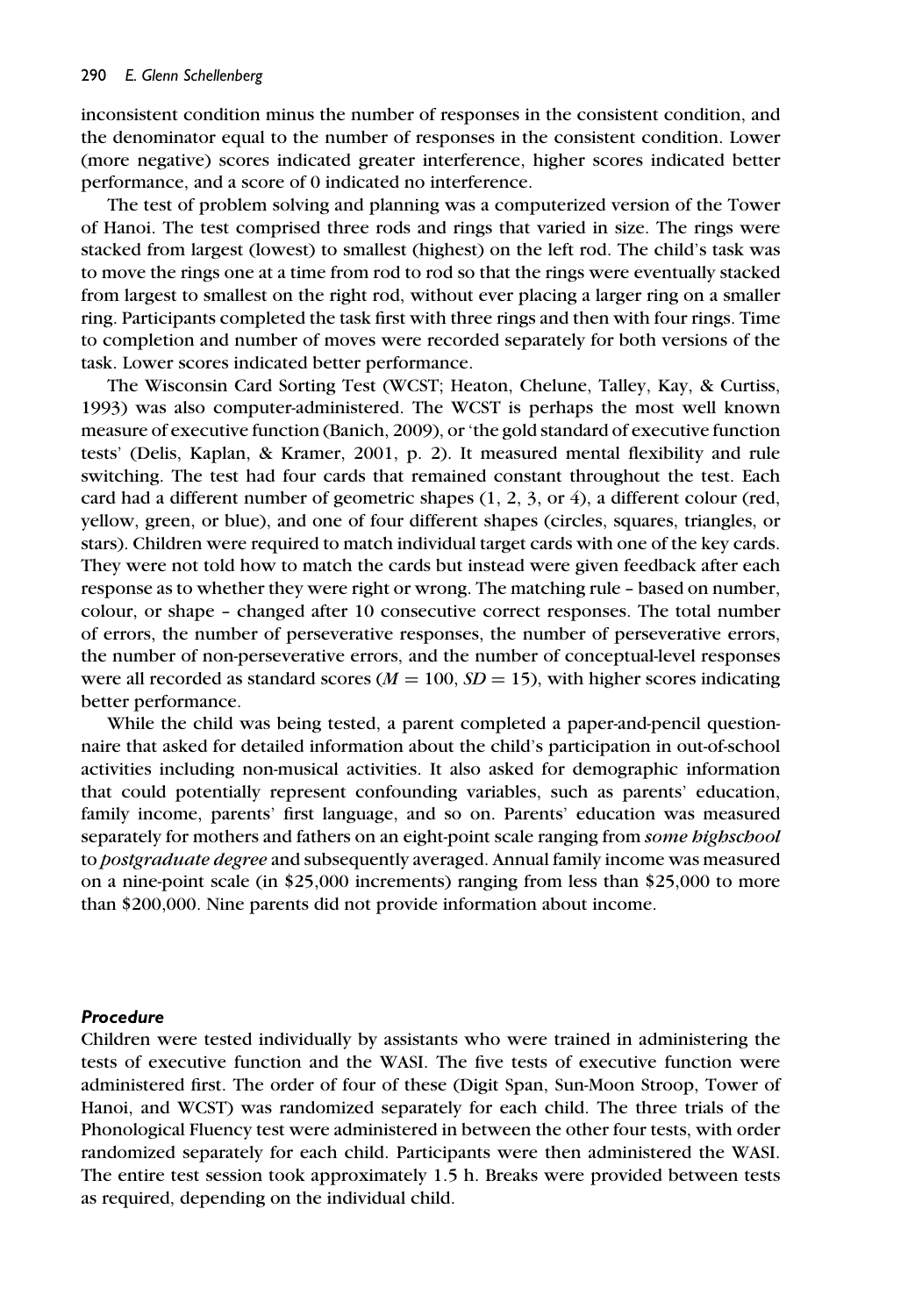# **Results**

### *Preliminary analyses*

Because three tests of executive function had multiple outcome measures, preliminary analyses examined whether these could be combined into aggregate scores that faithfully represented the original measures. For Phonological Fluency, we added the number of responses across the three trials (i.e., words produced starting with the letter F, A, or S). The total number of responses was correlated highly with the number of responses on each trial,  $rs \geq 0.8$ ,  $N = 106$ ,  $ps < 0.0001$ . Thus, the total was used as the measure of verbal fluency in the analyses. The four scores on the Tower of Hanoi were submitted to a principal components analysis. A one-factor solution accounted for 59% of the variance in the original four measures, and each original measure was correlated with scores on the principal component,  $rs \geq 0.7$ ,  $N = 106$ ,  $p < 0.0001$ . Accordingly, scores on the principal component were used in the analyses as our measure of problem solving and planning. Similarly, when the five standardized scores on the WCST were submitted to a principal components analyses, a one-factor solution accounted for 89% of the variance in the original measures, and each measure was correlated with scores on the principal component,  $rs \geq 0.8$ ,  $N = 106$ ,  $p < 0.0001$ . Scores on the principal component were used in the analyses as our measure of cognitive flexibility and rule switching.

As in previous research (e.g., Orsmond & Miller, 1999; Schellenberg, 2006b), musically trained and untrained groups differed in terms of demographic background. Compared to their untrained counterparts, musically trained children had more highly educated parents,  $t(104) = 3.04$ ,  $p < .005$ , and they were involved in more non-musical out-of-school activities,  $t(103) = 2.11$ ,  $p < .05$  (data missing from one participant). The average number of parents (i.e., none, one, or both) whose native language was English was larger among untrained than among trained children,  $t(104) = 2.14$ ,  $p < .05$ . Although children with music training came from families with slightly higher incomes than families of untrained children, the difference between groups was not significant,  $p > 0.1$ . This null result is likely attributable to cultural heterogeneity in the local community (Schellenberg, 2006b).

One-sample *t*-tests confirmed that the present sample of children had IQ scores that were higher than norms (FSIQ, PIQ, and VIQ), whether they were musically trained or untrained, *p*s < .0005. Scores on each of the four subtests for both groups were also higher than norms, *p*s < .005. These results are not surprising because the present sample came primarily from middle and upper-middle class families, and norms are higher among Canadians compared to Americans. As noted, norms for the WASI come from a US sample.

#### *Principal analyses*

Correlations among the WASI IQ scores and subtests are provided in Table 1. Each pairwise association was positive and statistically significant. As shown in Figure 2 (upper), musically trained children had higher FSIQs than their untrained counterparts,  $t(104) = 4.27$ ,  $p < .0001$ . In fact, the difference between groups was substantial (10.3) points, or more than 2/3 of one *SD*) and accounted for 14.9% of the variance in FSIQ. The association between music lessons and FSIQ remained significant when parents' education, parents' first language, family income, and involvement in non-musical outof-school activities were held constant,  $t(90) = 4.33$ ,  $p < .0001$ , with music training accounting uniquely for 15.2% of the variance in FSIQ.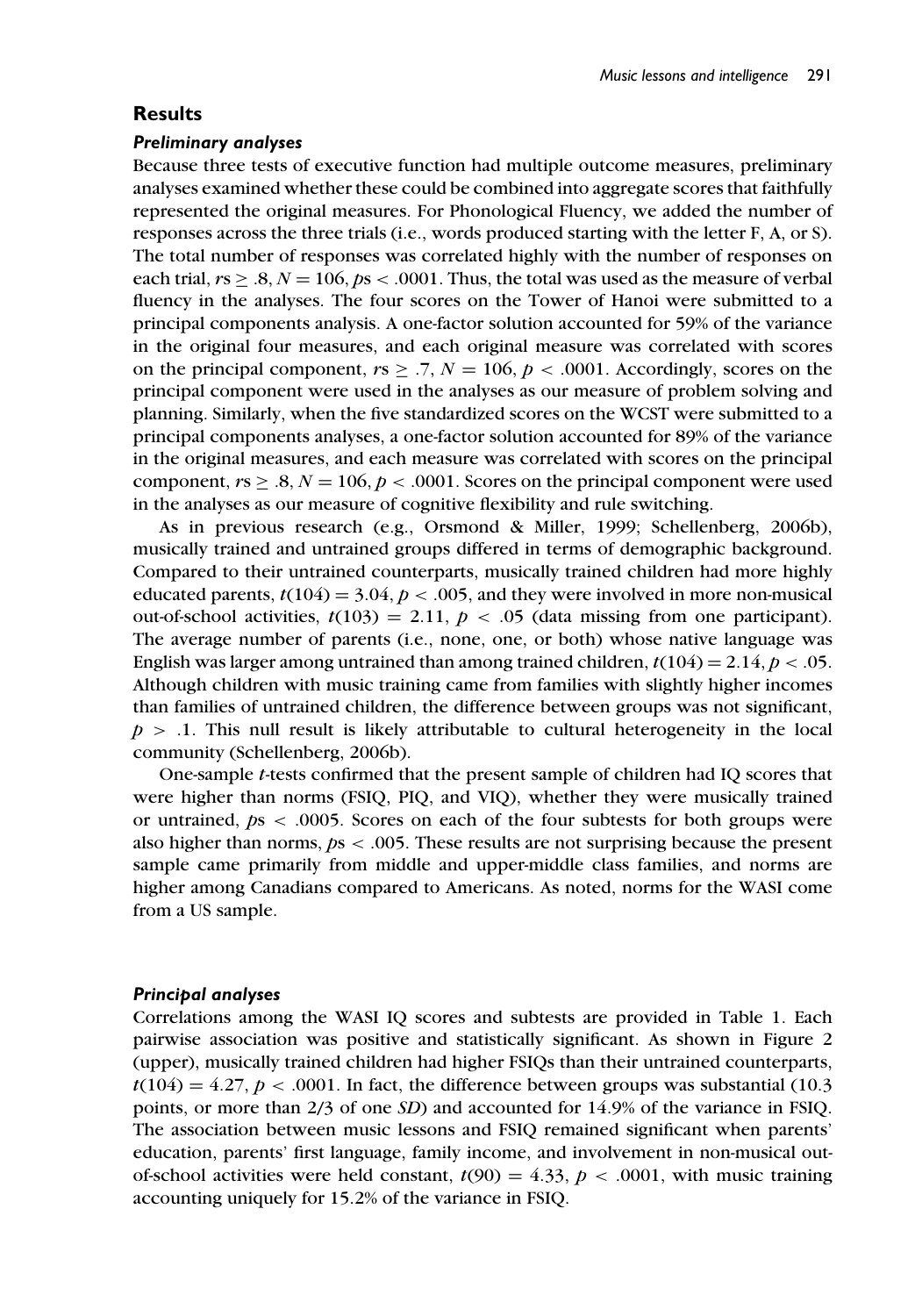|              | PIQ | VIO | Vocabulary | <b>Block</b><br>Design | <b>Similarities</b> | Matrix<br>Reasoning |
|--------------|-----|-----|------------|------------------------|---------------------|---------------------|
|              |     |     |            |                        |                     |                     |
| <b>FSIQ</b>  | .86 | .88 | .79        | .73                    | .80                 | .74                 |
| PIQ          |     | 5۱. | .46        | .89                    | .47                 | .80                 |
| <b>VIQ</b>   |     |     | .90        | .39                    | .90                 | .50                 |
| Vocabulary   |     |     |            | .35                    | .65                 | .47                 |
| Block design |     |     |            |                        | .36                 | .46                 |
| Similarities |     |     |            |                        |                     | .46                 |

**Table 1.** Correlations among the measures of intelligence (all *p*s < .0005)

A mixed-design analysis of variance (ANOVA) with PIQ/VIQ as a repeated measure and music training as a between-subjects variable revealed a large main effect of music training,  $F(1, 104) = 17.72$ ,  $p < .0001$ , but no interaction between training and IQ score, *F* < 1 (Figure 2, upper). Slightly higher scores for VIQ than for PIQ in the present sample of children fell short of statistical significance, *p* = .07. A similar mixed-design ANOVA on the four subtest scores revealed a robust main effect of music training, *F*(1, 104) = 16.70, *p* < .0001, but no interaction between training and subtest, *F* < 1 (Figure 2, lower). As



**Figure 2.** Scores on the WASI measures of IQ (upper) and the individual subtests (lower) for children with and without music training. Error bars are standard errors. The difference between groups was significant for each comparison. (FSIQ, Full-Scale IQ; PIQ, Performance IQ; VIQ, Verbal IQ; Vocab, Vocabulary; BD, Block Design; Sim, Similarities; MR, Matrix Reasoning).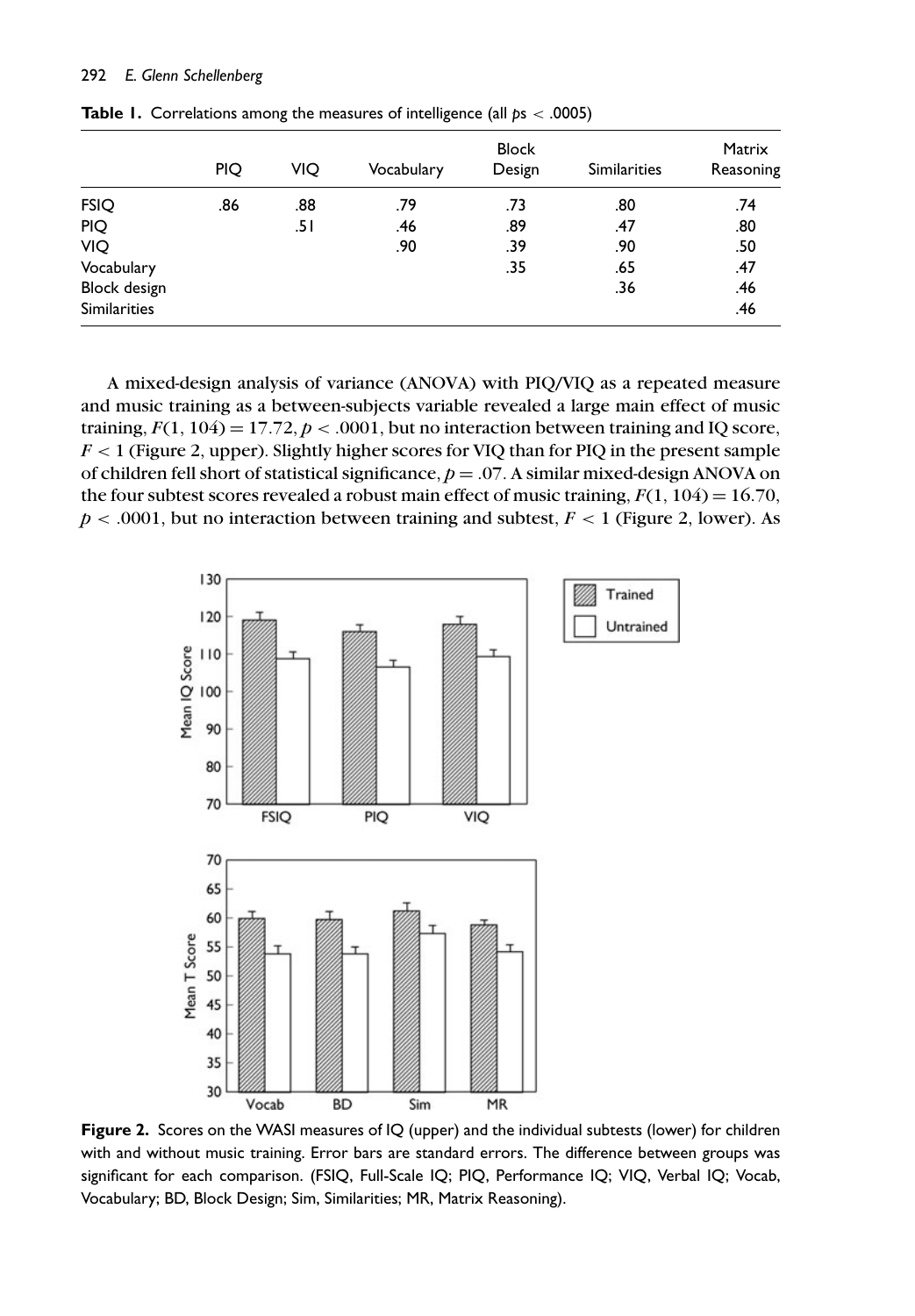|                                   | Phonological<br>Fluency | Sun-Moon<br>Stroop | Tower of<br>Hanoi | WCST              |
|-----------------------------------|-------------------------|--------------------|-------------------|-------------------|
| Digit Span                        | $.37*$                  | .08                | $-.21*$           | $.35^*$           |
| Phonological Fluency              |                         | .07                | $-.29*$           | $.22*$            |
| Sun-Moon Stroop<br>Tower of Hanoi |                         |                    | $-.15$            | $.24*$<br>$-.24*$ |

**Table 2.** Correlations among the measures of executive function

<sup>∗</sup>*p* - .05.

shown in the figure, a main effect of subtest,  $F(3, 312) = 4.22$ ,  $p < .01$ , was due to higher performance on Similarities than on the other three subtests, *p*s < .05. Regardless, as in previous research (Schellenberg, 2004, 2006b), the association between music training and cognitive functioning was general and not limited to fluid (PIQ) or crystallized (VIQ) intelligence, or to verbal (Vocabulary, Similarities), spatial (Block Design), or nonverbal (Matrix Reasoning) abilities.

Correlations among the five measures of executive function are provided in Table 2. Associations were modest in magnitude (highest  $r = .37$ ), and Sun-Moon Stroop was associated only with WCST. A multivariate ANOVA (MANOVA) compared performance between the musically trained and untrained groups on the five executive-function tasks. The two groups did not differ,  $F(5, 100) = 1.10, p > .3$ . For ease of interpretation, Figure 3 illustrates performance transformed into *z* scores ( $M = 0$ ,  $SD = 1$ ) for each measure of executive function. As in Figure 2, the *Y*-axis ranges between two standard deviations above and below the mean, such that absolute differences in the size of the bars are comparable across figures. Additional analyses explored the possibility of group differences separately for each of the five measures. Compared to untrained children, children with music training had higher scores on Digit Span,  $t(104) = 2.22$ ,  $p < .05$ , with the difference between groups accounting for 4.5% of the variance. The group difference remained evident when parents' education, parents' first language,



**Figure 3.** Normalized scores ( $M = 0$ ,  $SD = 1$ ) on the measures of executive function illustrated separately for children with and without music training. Higher scores indicate better performance for each measure (the sign for ToH scores was reversed). Error bars are standard errors. The difference between groups was significant only for Digit Span. (DS, Digit Span; PF, Phonological Fluency; SMS, Sun-Moon Stroop; ToH, Tower of Hanoi; WCST, Wisconsin Card Sorting Test).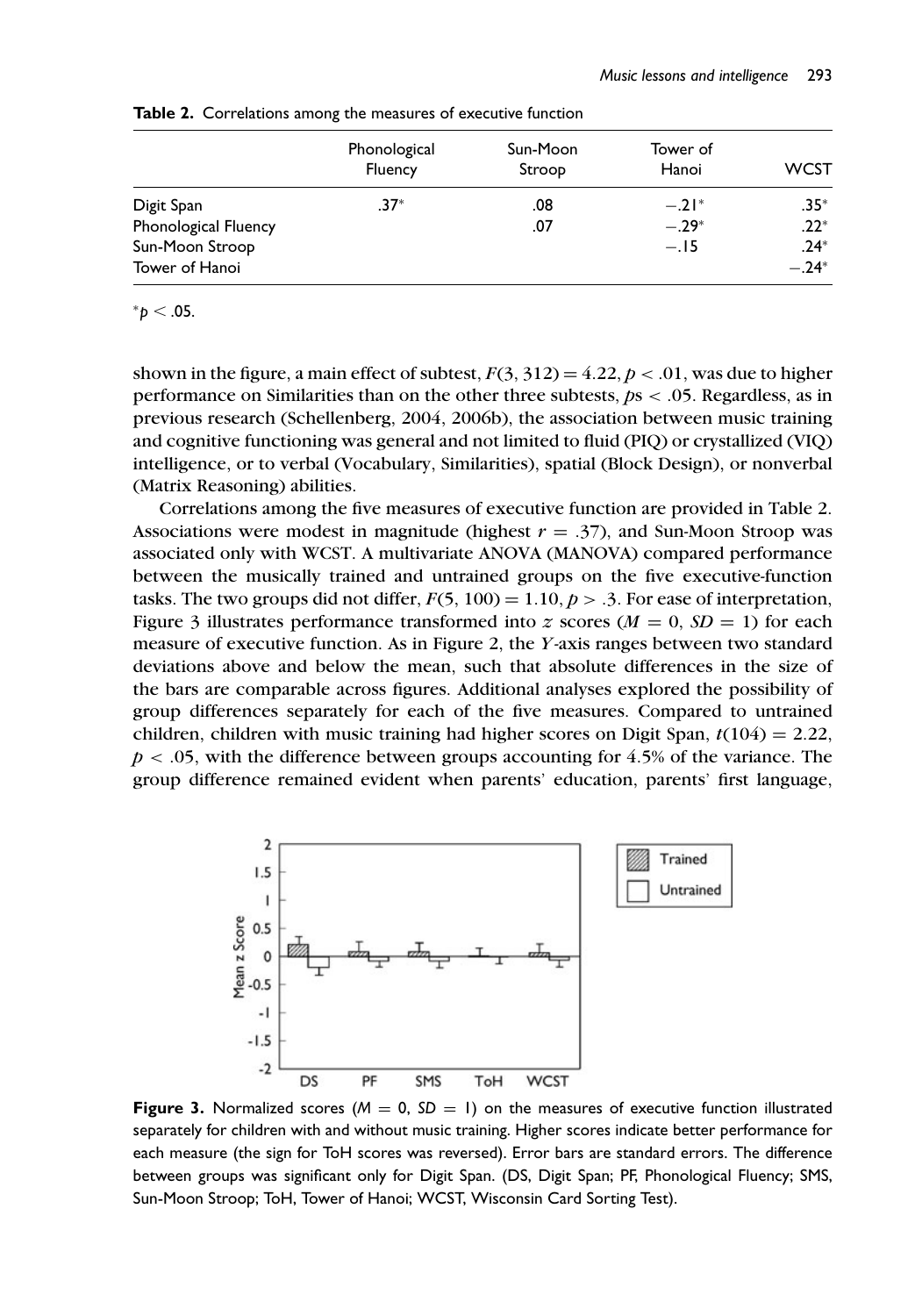#### 294 *E. Glenn Schellenberg*

|                                    | <b>FSIO</b> | <b>PIO</b> | VIO     |
|------------------------------------|-------------|------------|---------|
| Digit Span                         | $.37*$      | $.42*$     | $.24*$  |
| Phonological fluency               | $.27*$      | $.25*$     | $.20*$  |
| Sun-Moon Stroop                    | $.24*$      | $.26*$     | 15.     |
| Tower of Hanoi                     | $-.38*$     | $-.32*$    | $-.35*$ |
| <b>Wisconsin Card Sorting Test</b> | $.33*$      | $.32*$     | $.26*$  |

**Table 3.** Correlations between IQ scores and measures of executive function

<sup>∗</sup>*p* - .05.

family income, and non-musical out-of-school activities were held constant,  $t(90) = 2.29$ ,  $p < .05$ , with group membership accounting uniquely for 5.4% of the variance in Digit Span. There were no differences between the musically trained and untrained groups on Phonological Fluency, *p* > .3, Sun-Moon Stroop, *p* > .4, Tower of Hanoi, *p* > .9, and WCST,  $p > 0.4$ . In absolute terms, performance was slightly better for the trained group on each measure.

Correlations between IQ (i.e., FSIQ, PIQ, and VIQ) and the five measures of executive function are provided in Table 3. As FSIQ increased, executive-function abilities tended to improve. Associations between executive function and PIQ were similar in magnitude to those between executive function and FSIQ, whereas associations with VIQ were somewhat smaller and less consistent (i.e., not significant for Sun-Moon Stroop). Interestingly, absolute values for the five pairwise associations between FSIQ and executive-function scores were slightly higher than the 10 pairwise associations among the different measures of executive function (see Table 2; Mann-Whitney *U* test),  $z = 1.91, p = .057.$ 

Finally, hierarchical multiple regression was used to model FSIQ as a function of demographic variables (i.e., parents' education, parents' first language, family income, and non-musical out-of-school activities) on the first step, with the five measures of executive function added on the second step, and music lessons (coded as a dummy variable) added on the third step. The initial model was significant,  $F(4, 91) = 3.00$ ,  $p < .05$ , with the demographic variables accounting for 11.7% of the variance in FSIQ. Addition of the executive-function variables on the second step significantly improved the fit of the model,  $F_{\text{inc}}(5, 86) = 6.36$ ,  $p < .0001$ , accounting for an additional 23.8% of the variance in FSIQ. The addition of music lessons on the third step improved the fit of the model further,  $F_{inc}(1, 85) = 17.93$ ,  $p < .0001$ , and accounted for an additional 11.2% of the variance in FSIQ.

# **Discussion**

One goal of the present investigation was to examine whether the association between music training and IQ is mediated by executive function. There was no evidence to support this hypothesis. As in previous research (Schellenberg, 2006b), musically trained children had higher IQs than their untrained counterparts, and this association remained evident when demographic variables (parents' education, parents' first language, family income, and non-musical out-of-school activities) were held constant. Higher IQs were also predictive of better performance on all five measures of executive function. Nonetheless, music training was independent of performance on all tests of executive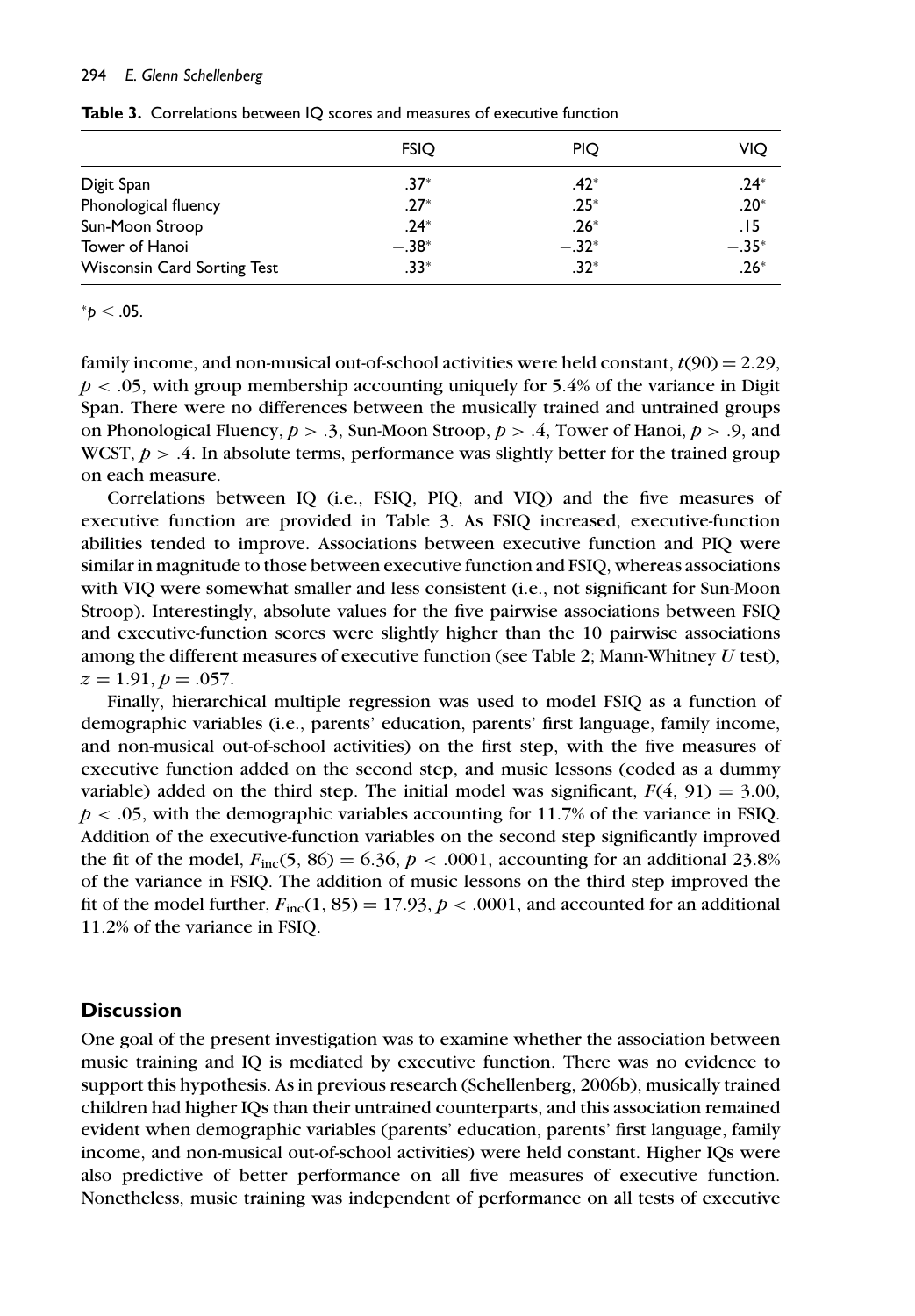function with the exception of Digit Span, which is also a subtest on measures of IQ that are more comprehensive than the WASI (e.g., WISC-III). Finally, the association between music training and IQ remained evident when the executive-function and demographic variables were held constant.

The proposed model outlined in Figure 1 cannot possibly be true if the first arm (music training  $\rightarrow$  executive function) describes an association that does not exist. Could a lack of statistical power be responsible for the null findings? Consider the data for Phonological Fluency, the executive-function measure (besides Digit Span) that came closest to statistical significance. If we assume that the effect size in the sample  $(d = .17)$ was a reasonable indicator of the effect size in the population, a sample of over 1000 children (534 in both groups) would be required to have an 80% chance of rejecting the null hypothesis (two-tailed test). In other words, if musically trained and untrained children do indeed differ on these tests of executive function, such differences are almost certain to be trivial.

The possibility remains that other aspects of executive function could be associated with music training, and perhaps even mediate the association between music training and IQ. Such mediation would be better described by the skill measured by the specific test (or tests) rather than 'executive function' *per se*. Indeed, the present findings raise doubts about the utility of treating executive function as a viable construct or psychological mechanism distinct from IQ, a critique that has been raised previously by Salthouse (2005) and Salthouse *et al.* (2003). Firstly, the fact that working memory is part of executive function *and* IQ is problematic for supposedly distinct constructs. Even more problematic is the fact that executive function is such a loose construct that it refers to different measures that are correlated only moderately at best. In the present study, correlations among the five measures of executive function were slightly lower than those between executive function and FSIQ.

The present findings are also germane to other contentious issues, specifically those concerning generality and causation. With respect to the question about whether links between music lessons and cognitive abilities are general or limited to specific subsets of cognition, the results provide support for the generalist position. Musically trained children outperformed untrained children across the four subtests and three IQ scores provided by the WASI. These findings replicated those reported earlier when the WISC-III and the WAIS-III rather than the WASI were administered (Schellenberg, 2004, 2006b).

Effects of music lessons on cognitive abilities were not general enough, however, to extend to four tests of executive function. These null findings come as something of a surprise, particularly because the difference in IQ between the musically trained and untrained groups was large, and because IQ was associated with executive function. Nonetheless, we know that IQ and executive function are correlated but not identical (Ardila, Pineda, & Rosselli, 2000). For example, Hebb (1945) reported that patients with frontal-lobe damage can have poor executive function yet normal IQs. Similarly, autism and attention deficit hyperactivity disorder are associated with poor executive function yet affected individuals may perform at normal levels on traditional tests of intelligence (Pennington & Ozonoff, 1996). Musically trained individuals could have a similar profile of relative strengths and weaknesses but with higher levels of ability across domains. Instead of having *deficits* in executive function and *average* intelligence, musically trained individuals appear to be *normal* in executive function and *above-average* in intelligence.

Turning now to the issue of causation, findings of neuroanatomical differences in quasi-experimental studies of musically trained and untrained individuals are typically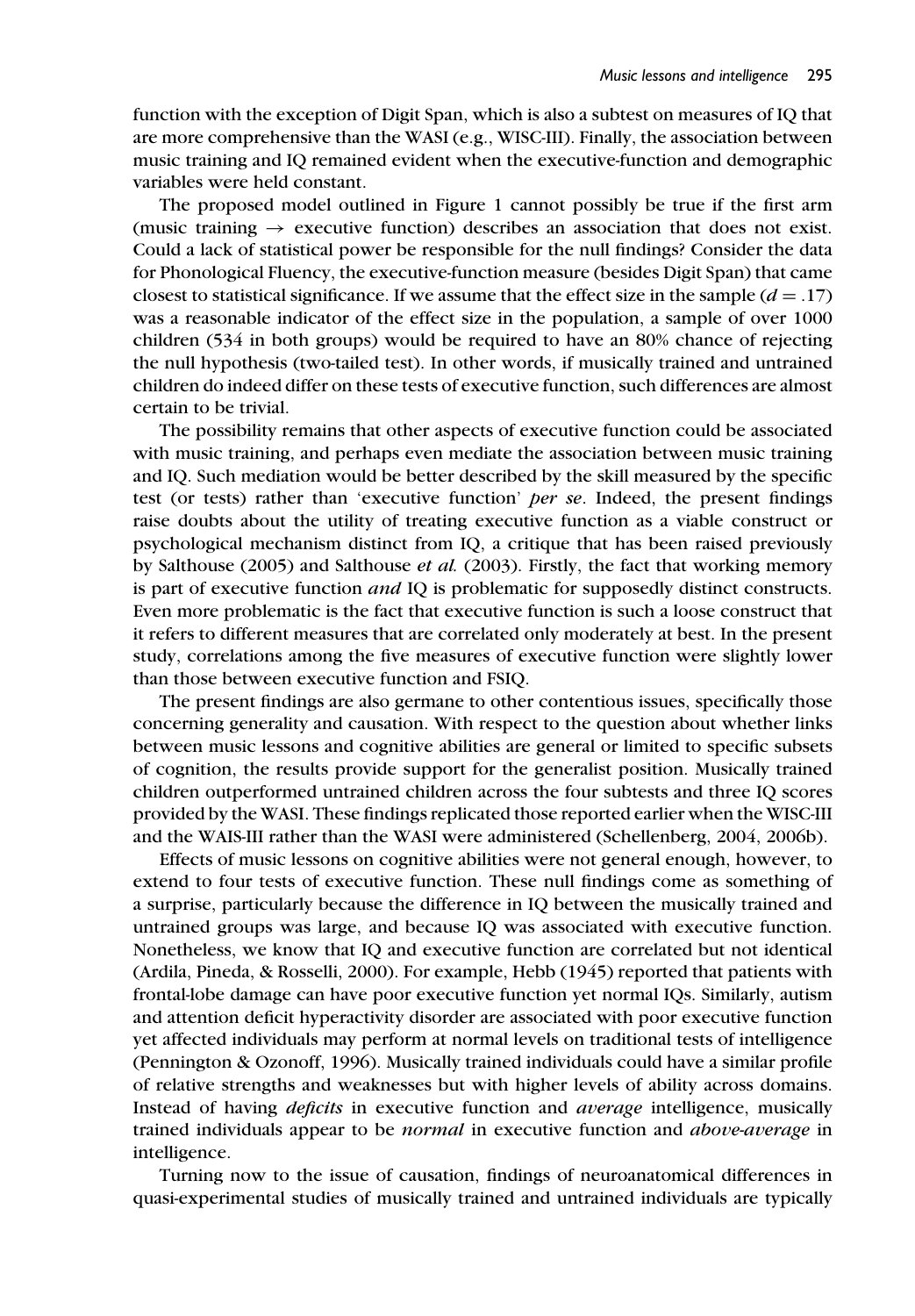

**Figure 4.** Illustration of the likely associations between IQ and music lessons, and between IQ and executive function. Compared to darker arrows, lighter arrows imply that the causal direction is likely to be weaker.

interpreted as providing evidence of brain plasticity. In other words, music training is assumed to *cause* changes in brain structure and function. In fact, it has now become standard rhetoric for neuroscientists to claim that the musician's brain constitutes an 'ideal model' of neuroplasticity. For example, one widely cited review article (Munte, ¨ Altenüller, & Jäncke, 2002) is entitled 'The musician's brain as a model of neuroplasticity.' Additional claims that musicians constitute an appropriate subject pool for studying learning and neuroplasticity are numerous, even if we consider only articles published since 2008 (e.g., Berkowitz & Ansari, 2010; Habib & Besson, 2009; Herdener *et al.*, 2010; Imfeld, Oeschlin, Meyer, Loenneker, & Jäncke, 2009; Lappe, Herholz, Trainor, & Pantev, 2008; Li *et al.*, 2010; Nikjeh, Lister, & Frish, 2008; Oechslin, Imfeld, Loenneker, Meyer, & J¨ancke, 2010; Schlaug *et al.*, 2009; Shahin, Roberts, Chau, Trainor, & Miller, 2008; Trainor, Shahin, & Roberts, 2009). This view has led to spurious inferences of causation that are too frequent to mention.

Although it is well established that experience and learning affect brain structure and function, it is equally well established that genetics and nature play a role in virtually all aspects of behaviour. While the present study was also quasi-experimental, the results are nonetheless relevant to the issue of causation. Specifically, the substantial difference in IQ between musically trained and untrained children (10 points) is impossible to attribute solely to learning and experience. Indeed, there is no evidence of any environmental factor (other than trauma or severe deprivation) that has such an impact on IQ. For example, effects of relatively dramatic pre-school interventions designed to raise IQ and academic achievement (e.g., 'Head Start' in the US) typically disappear before the end of elementary school (Neisser *et al.*, 1996). More generally, effects on IQ of family upbringing (i.e., environments shared by siblings), which includes sending children to music lessons, are small to non-existent, particularly for measures of general intelligence (Deary, 2001; Harris, 1998).

In other words, genetics must be playing a substantial role in the link between music training and IQ, and genetic differences that cause differences in cognitive ability must be instantiated in the brain. When the present findings are considered in the context of the available literature, the most parsimonious explanation of the observed associations is illustrated in Figure 4, with IQ influencing performance on tests of executive function *and* the likelihood that a child takes music lessons. The figure also acknowledges that music training may cause small increases in IQ (Schellenberg, 2004), as might superior executive-function abilities, such that both links are likely to be somewhat circular. The figure privileges the role of IQ (or general intelligence), in line with the most widely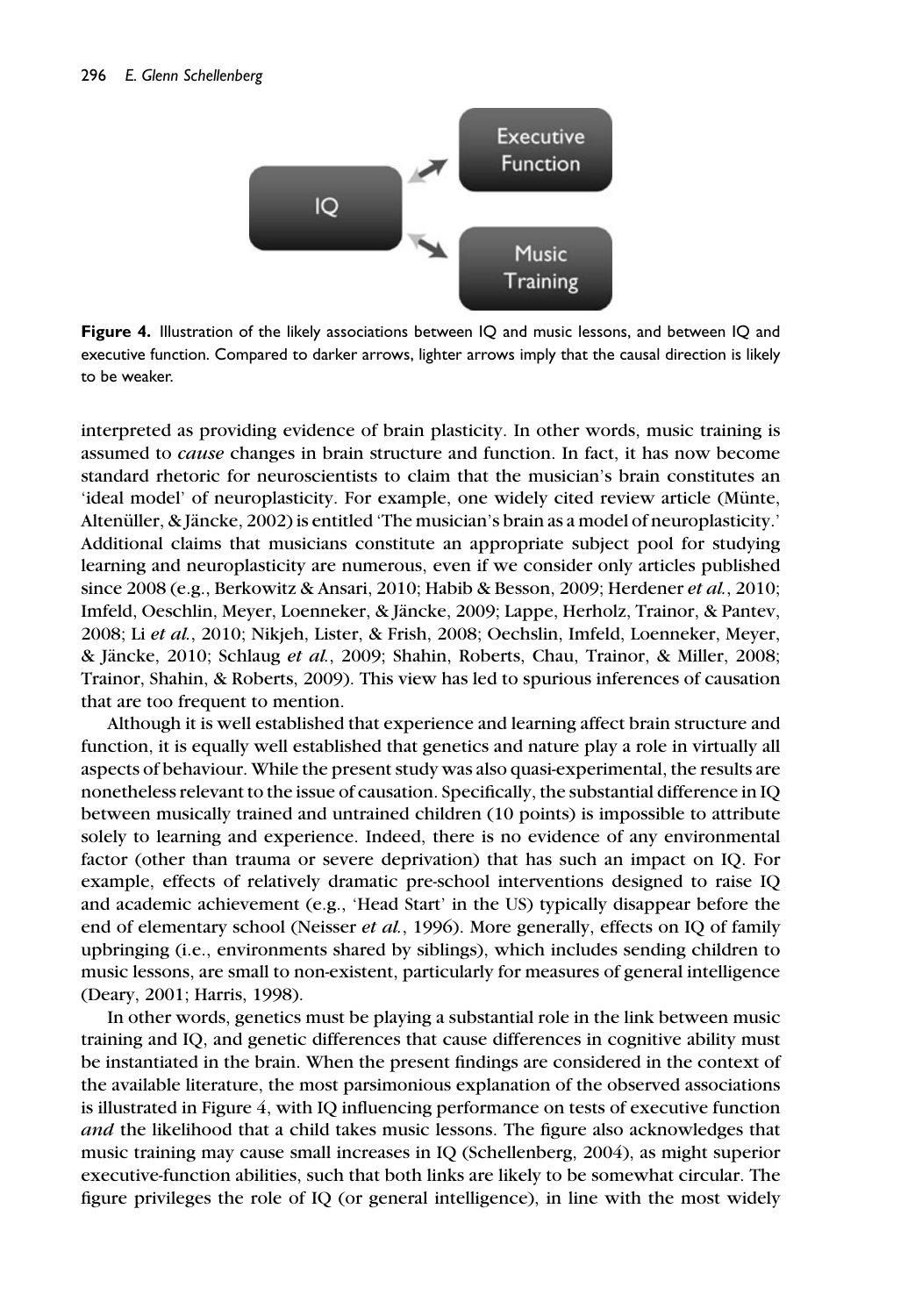accepted model of intelligence (Carroll, 1993). If this perspective is correct, music training is better characterized as a model for studying preexisting differences on brain and cognitive development rather than plasticity.

One of the most provocative and interesting findings in the literature is that music training is associated with academic achievement even when IQ is held constant (Schellenberg, 2006b). In other words, children who take music lessons are particularly good students. Besides being above-average in cognitive ability, these children may be unusually motivated to learn, able to concentrate, confident of their own ability, cooperative, interested, and so on. Accordingly, they typically perform well on a wide variety of tests, including tests of intelligence. Exposure to school and additional schoollike activities, such as music lessons, may hone these abilities and exaggerate pre-existing advantages. When music training is simply substituted for an equally scholastic ability (e.g., studying psychology), however, there would be no additional advantage.

Pre-existing differences between children who do or do not take music lessons could also include personality factors, especially those that predict academic performance. One likely candidate is Conscientiousness (Bratko, Chamorro-Premuzic, & Saks, 2006; De Fruyt, Van Leeuwen, De Bolle, & De Clercq, 2008; Dollinger & Orf, 1991; Furnham, Chamorro-Premuzic, & McDougall, 2003; Lounsbury, Sundstrom, Loveland, & Gibson, 2003; Paunonen & Ashton, 2001). Other personality traits such as work drive (Lounsbury *et al.*, 2003) and school anxiety, interests, and ability self-perceptions (Spinath, Freudenthaler, & Neubauer, 2010) may also be important, as may specific facets of personality dimensions such as the need for achievement (Paunonen & Ashton, 2001) and intellectual openness (Dollinger & Orf, 1991; Paunonen & Ashton, 2001). As with any real-world question, the situation is likely to be complicated by interactions between personality variables and other variables such as gender (De Fruyt *et al.*, 2008; Spinath *et al.*, 2010; Steinmayr & Spinath, 2008) or age (Laidra, Pullmann, & Allik, 2007).

In sum, the association between music lessons and intelligence is undoubtedly complex. It is important to recognize roles of both nature and nurture in the association, to considering individual differences in personality as well as intelligence, and to broaden the focus to explain what appears to be a special link between music lessons and academic achievement. Careful consideration of what makes children with music lessons particularly good students could help to resolve outstanding issues about associations between music lessons and intelligence.

# **Acknowledgements**

Supported by the Natural Sciences and Engineering Research Council of Canada. I thank Rogério Lira for designing Figures 1 and 4, and Tarek Amer, Katelyn McNeil, and Randy Schliemann for assistance in participant recruitment and data collection.

# **References**

Aleman, A., Nieuwenstein, M. R., Böcker, K. B. E., & de Haan, E. H. F. (2000). Music training and mental imagery ability. *Neuropsychologia*, *38*, 1664–1668.

Andrews, M. W., Dowling, W. J., Bartlett, J. C., & Halpern, A. R. (1998). Identification of speeded and slower familiar melodies by younger, middle-aged, and older musicians and nonmusicians. *Psychology and Aging*, *13*, 462–471.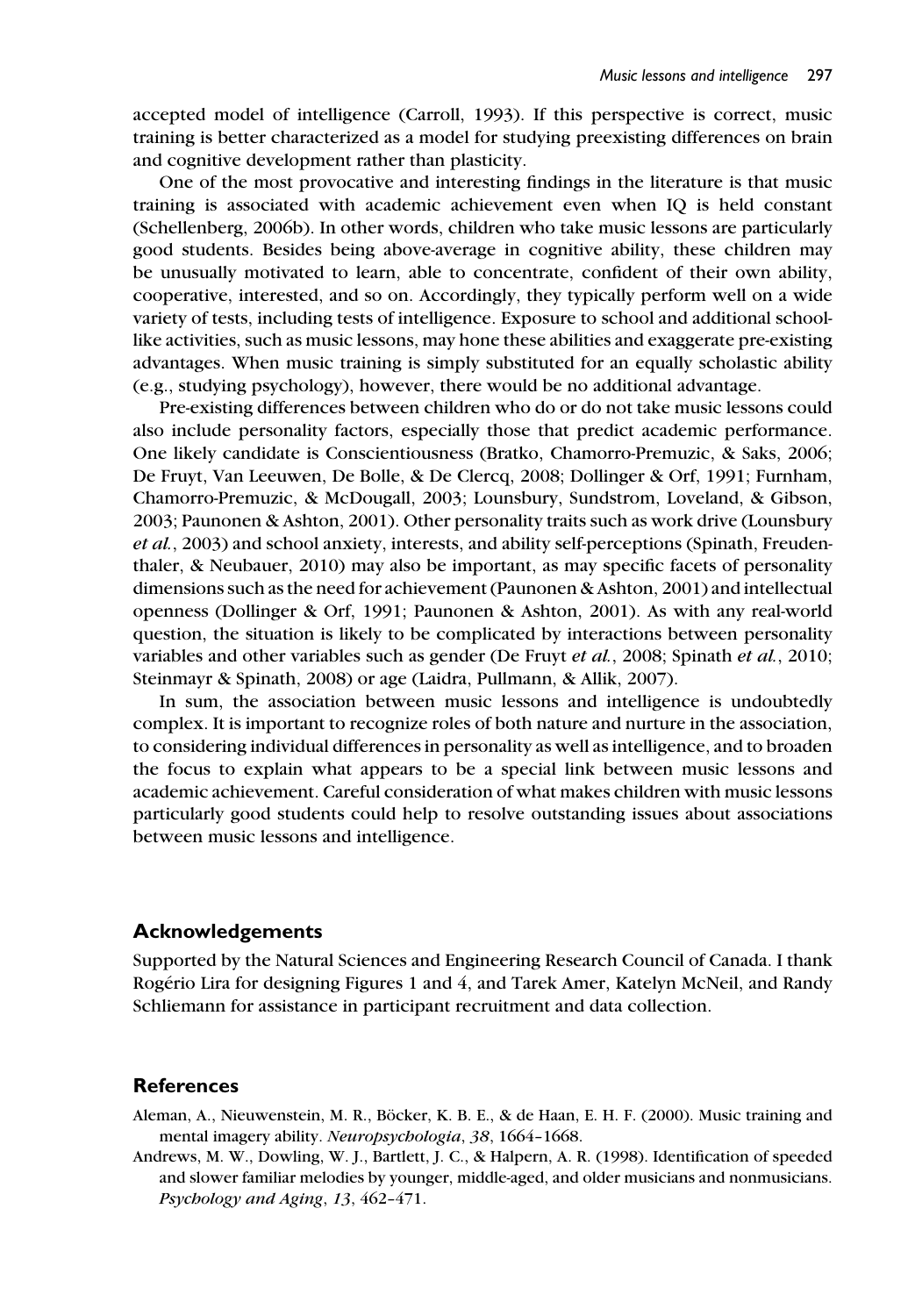- Ardila, A., Pineda, D., & Rosselli, M. (2000). Correlation between intelligence scores and executive function measures. *Archives of Clinical Neuropsychology*, *15*, 31–36.
- Bahr, N., & Christensen, C. A. (2000). Inter-domain transfer between mathematical skill and musicianship. *Journal of Structural Learning and Intelligence Systems*, *14*, 187–197.
- Banich, M. T. (2009). Executive function: The search for an integrated account. *Current Directions in Psychological Science*, *18*, 89–94.
- Berkowitz, A. L., & Ansari, D. (2010). Expertise-related deactivation of the right temporoparietal junction during musical improvisation. *NeuroImage*, *49*, 712–719.
- Bialystok, E., & DePape, A.-M. (2009). Musical expertise, bilingualism, and executive functioning. *Journal of Experimental Psychology: Human Perception and Performance*, *35*, 565– 574.
- Bilhartz, T. D., Bruhn, R. A., & Olson, J. E. (2000). The effect of early music training on child cognitive development. *Journal of Applied Developmental Psychology*, *20*, 615–636.
- Brandler, S., & Rammsayer, T. H. (2003). Differences in mental abilities between musicians and non-musicians. *Psychology of Music*, *31*, 123–138.
- Bratko, D., Chamorro-Premuzic, T., & Saks, Z. (2006). Personality and school performance: Incremental validity of self- and peer-ratings over intelligence. *Personality and Individual Differences*, *41*, 131–142.
- Brochard, R., Dufour, A., & Després, O. (2004). Effect of musical expertise on visuospatial abilities: Evidence from reaction times and mental imagery. *Brain and Cognition*, *54*, 103–109.
- Bugos, J. A., Perlstein, W. M., McCrae, C. S., Brophy, T. S., & Bedenbaugh, P. H. (2007). Individualized piano instruction enhances executive functioning and working memory in older adults. *Aging & Mental Health*, *11*, 464–471.
- Carroll, J. B. (1993). *Human cognitive abilities: A survey of factor-analytic studies*. New York: Cambridge University Press.
- Chan, A. S., Ho, Y.-C., & Cheung, M.-C. (1998). Music training improves verbal memory. *Nature*, *396*, 128.
- Cheek, J. M., & Smith, L. R. (1999). Music training and mathematics achievement. *Adolescence*, *34*, 759–761.
- Corrigall, K. A., & Trainor, L. J. (2009). Effects of musical training on key and harmony perception. *Annals of the New York Academy of Sciences*, *1169*, 164–168.
- Costa-Giomi, E. (2005). Does music instruction improve fine motor abilities? *Annals of the New York Academy of Sciences*, *1060*, 262–264.
- Deary, I. J. (2001). *Intelligence: A very short introduction*. Oxford, UK: Oxford University Press.
- Deary, I. J., Whalley, L. J., Lemmon, H., Crawford, J. R., & Starr, J. M. (2000). The stability of individual differences in mental ability from childhood to old age: Follow-up of the 1932 Scottish Mental Survey. *Intelligence*, *28*, 49–55.
- De Fruyt, F., Van Leeuwen, K., De Bolle, M., & De Clercq, B. (2008). Sex differences in school performance as a function of conscientiousness, imagination and the mediating role of problem behaviour. *European Journal of Personality*, *22*, 167–184.
- Delis, D. C., Kaplan, E, & Kramer, J. H. (2001). *Delis-Kaplan executive function system*. New York: Psychological Corporation.
- Dollinger, S. J., & Orf, L. A. (1991). Personality and performance in 'personality': Conscientiousness and openness. *Journal of Research in Personality*, *25*, 276–284.
- Douglas, S., & Willatts, P. (1994). The relationship between musical ability and literacy skills. *Journal of Research in Reading*, *17*, 99–107.
- Dowsett, S., & Livesey, D. J. (2000). The development of inhibitory control in pre-school children: Effects of 'executive skills' training. *Developmental Psychobiology*, *36*, 161–174.
- Forgeard, M., Winner, E., Norton, A., & Schlaug, G. (2008). Practicing a musical instrument in childhood is associated with enhanced verbal ability and nonverbal reasoning. *PLoS ONE*, *3*(10): e3566.
- Franklin, M. S., Moore, K. S., Yip, C.-Y., Jonides, J., Rattray, K., & Moher, J. (2008). The effects of musical training on verbal memory. *Psychology of Music*, *36*, 353–365.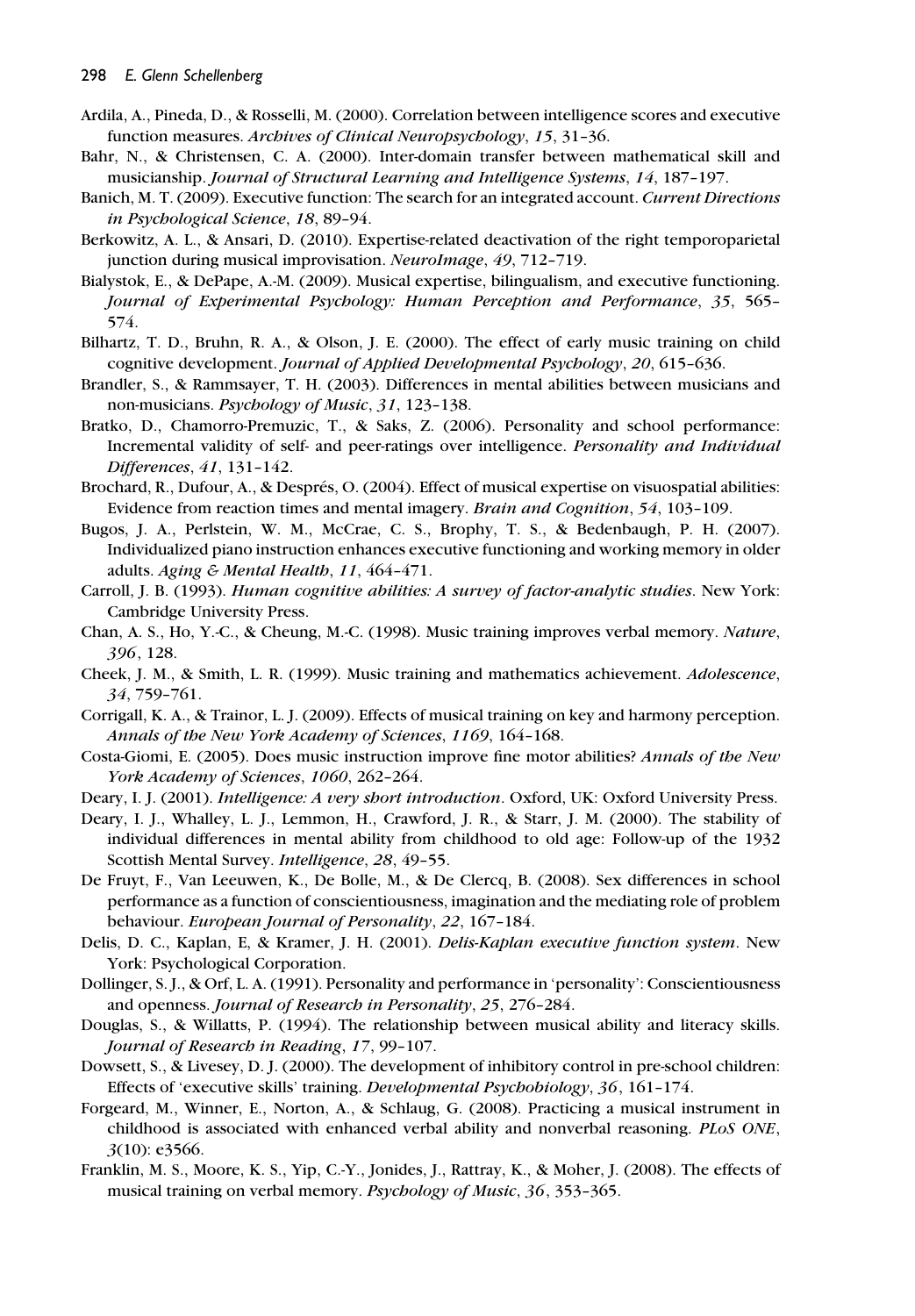- Furnham, A., Chamorro-Premuzic, T., & McDougall, F. (2003). Personality, cognitive ability, and beliefs about intelligence as predictors of academic performance. *Learning and Individual Differences*, *14*, 49–66.
- Gaab, N., Tallal, P., Kim, H., Lakshminarayanan, K., Archie, J. J., Glover, G. H., & Gabrieli, J. D. E. (2005). Neural correlates of rapid spectrotemporal processing in musicians and nonmusicains. *Annals of the New York Academy of Sceicnes*, *1060*, 82–88.
- Gardiner, M. F., Fox, A., Knowles, F., & Jeffrey, D. (1996). Learning improved by arts training. *Nature*, *381*, 284.
- Graziano, A. B., Peterson, M., & Shaw, G. L. (1999). Enhanced learning of proportional math through music training and spatial-temporal training. *Neurological Research*, *21*, 139–152.
- Gromko, J. E., & Poorman, A. S. (1998). The effect of music training on preschoolers' spatialtemporal task performance. *Journal of Research in Music Education*, *46*, 173–181.
- Habib, M., & Besson, M. (2009). What do musical experience and music training teach us about brain plasticity? *Music Perception*, *26*, 279–285.
- Hannon, E. E., & Trainor, L. J. (2007). Music acquisition: Effects of enculturation and formal training on development. *Trends in Cognitive Sciences*, *11*, 466–472.
- Harris, J. R. (1998). *The nurture assumption: Why children turn out the way they do*. London: Bloomsbury.
- Heaton, R. K., Chelune, G. J., Talley, J. L., Kay, G. G., & Curtiss, G. (1993). *Wisconsin Card Sorting Test manual—Revised and expanded*. Lutz, FL: Psychological Assessment Resources Inc.
- Hebb, D. O. (1945). Man's frontal lobes. *Archives of Neurology & Psychiatry*, *54*, 10–24.
- Helmbold, N., Rammsayer, T., & Altenmüller, E. (2005). Differences in primary mental abilities between musicians and nonmusicians. *Journal of Individual Differences*, *26*, 74–85.
- Herdener, M., Esposito, F., di Salle, F., Boller, C., Hilti, C. C., Habermeyer, B., Scheffler, K., Wetzel, S., Seifritz, E., & Cattapan-Ludewig, K. (2010). Musical training induces functional plasticity in human hippocampus. *Journal of Neuroscience*, *30*, 1377–1384.
- Hetland, L. (2000). Learning to make music enhances spatial reasoning. *Journal of Aesthetic Education*, *34*(3/4), 179–238.
- Ho, Y.-C., Cheung, M.-C., & Chan, A. S. (2003). Music training improves verbal but not visual memory: Cross-sectional and longitudinal explorations in children. *Neuropsychology*, *17*, 439– 350.
- Hughes, C. M. L., & Franz, E. A. (2007). Experience-dependent effects in unimanual and bimanual reaction times tasks in musicians. *Journal of Motor Behavior*, *39*, 3–8.
- Huntsinger, C. S., & Jose, P. E. (1991). A test of Gardner's modularity theory: A comparison of short-term memory for digits and tones. *Psychomusicology*, *10*, 3–18.
- Imfeld, A., Oeschlin, M. S., Meyer, M., Loenneker, T., & Jäncke, L. (2009). White matter plasticity in the corticospinal tract of musicians: A diffusion tensor imaging study. *NeuroImage*, *46*, 600–607.
- Jakobsob, L. S., Cuddy, L. L., & Kilgour, A. R. (2003). Time tagging: A key to musicians' superior memory. *Music Perception*, *20*, 307–313.
- Jakobson, L. S., Lewycky, S. T., Kilgour, A. R., & Stoesz, B. M. (2008). Memory for verbal and visual material in highly trained musicians. *Music Perception*, *26*, 41–55.
- Kilgour, A. R., Jakobson, L. S., & Cuddy, L. L. (2000). Music training and rate of presentation as mediators of text and song recall. *Memory & Cognition*, *28*, 700–710.
- Kloo, D., & Perner, J. (2003). Training transfer between card sorting and false belief understanding: Helping children apply conflicting descriptions. *Child Development*, *74*, 1823–1839.
- Laidra, K., Pullmann, H., & Allik, J. (2007). Personality and intelligence as predictors of academic achievement: A cross-sectional study from elementary to secondary school. *Personality and Individual Differences*, *42*, 441–451.
- Lappe, C., Herholz, S. C., Trainor, L. J., & Pantev, C. (2008). Cortical plasticity induced by short-term unimodal and multimodal musical training. *Journal of Neuroscience*, *28*, 9632–9639.
- Lee, Y.-S., Lu, M.-J., & Ko, H.-P. (2007). Effects of skill training on working memory capacity. *Learning and Instruction*, *17*, 336–344.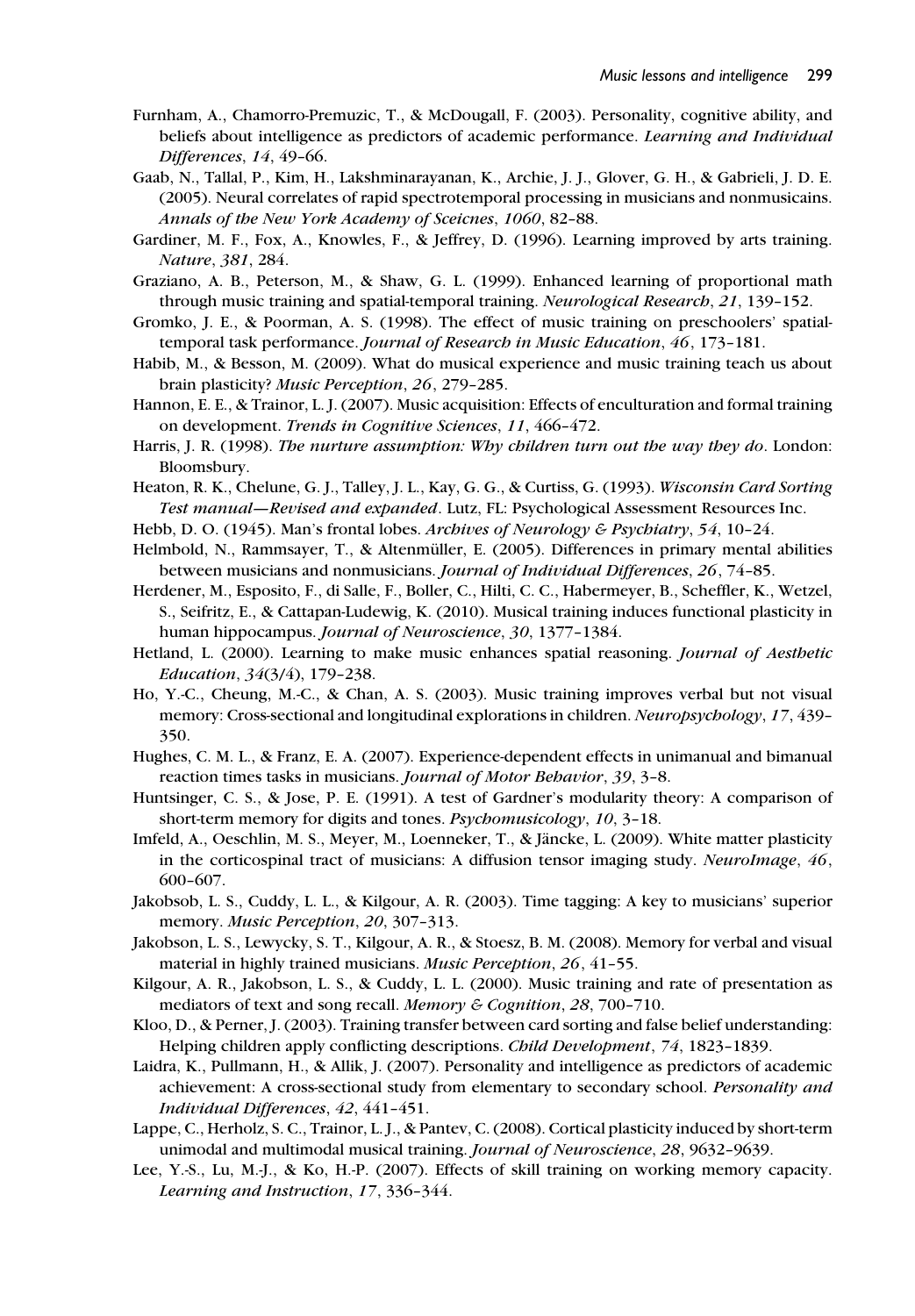- Li, S., Han, Y., Wang, D., Yang, H., Fan, Y., Lv, Y., . . . He, Y. (2010). Mapping surface variability of the central sulcus in musicians. *Cerebral Cortex*, *20*, 25–33.
- Lounsbury, J. W., Sundstrom, E., Loveland, J. M., & Gibson, L. W. (2003). Intelligence, 'Big Five' personality traits, and work drive as predictors of course grade. *Personality and Individual Differences*, *35*, 1231–1239.
- Magne, C., Schön, D., & Besson, M. (2006). Musician children detect pitch violations in both music and language better than nonmusician children: Behavioral and electrophysiological approaches. *Journal of Cognitive Neuroscience*, *18*, 199–211.
- Marques, C., Moreno, S., Castro, S. L., & Besson, M. (2007). Musicians detect pitch violation in a foreign language better than nonmusicians: Behavioral and electrophysiological evidence. *Journal of Cognitive Neuroscience*, *19*, 1453–1463.
- Moreno, S., Marques, C., Santos, A., Santos, M., Castro, S. L., & Besson, M. (2009). Musical training influences linguistic abilities in 8-year-old children: More evidence for brain plasticity. *Cerebral Cortex*, *19*, 712–723.
- Münte, T. F., Altenüller, E., & Jäncke, L. (2002). The musician's brain as a model of neuroplasticity. *Nature Reviews: Neuroscience*, *3*, 473–478.
- Neisser, U., Boodoo, G., Bouchard, T. J. Jr., Boykin, A. W., Brody N., Ceci, S. J., . . . Urbina, S. (1996). Intelligence: Knowns and unknowns. *American Psychologist*, *51*, 77–101.
- Neufeld, K. A. (1986). Understanding of selected pre-number concepts: Relationships to a formal music program. *Alberta Journal of Educational Research*, *32*(2), 132–139.
- Nikjeh, D. A., Lister, J. J., & Frish, S. A. (2008). Hearing of note: An electrophysiologic and psychoacoustic comparison of pitch discrimination between vocal and instrumental musicians. *Psychophysiology*, *45*, 994–1007.
- Oechslin, M. S., Imfeld, A., Loenneker, T., Meyer, M., & Jäncke, L. (2010). The plasticity of the superior longitudinal fasciculus as a function of musical expertise: A diffusion tensor imaging study. *Frontiers in Human Neuroscience*, *3*, Article 76. doi:10.3389/neuro.09.076.2009
- Orsmond, G. I., & Miller, L. K. (1999). Cognitive, musical, and environmental correlates of early music instruction. *Psychology of Music*, *27*, 18–37.
- Oxenham, A. J., Fligor, B. J., Mason, C. R., & Kidd, G. Jr. (2003). Informational masking and musical training. *Journal of the Acoustical Society of America*, *114*, 1543–1549.
- Patel, A. D. (2008). *Music, language, and the brain*. New York: Oxford University Press.
- Patston, L. L. M., Corballis, M. C., Hogg, S. L., & Tippett, L. J. (2006). The neglect of musicians: Line bisection reveals an opposite bias. *Psychological Science*, *17*, 1029– 1031.
- Patston, L. L. M., Hogg, S. L., & Tippett, L. J. (2007). Attention in musicians is more bilateral than in non-musicians. *Laterality*, *12*, 262–272.
- Paunonen, S. V., & Ashton, M. C. (2001). Big five predictors of academic achievement. *Journal of Research in Personality*, *35*, 78–90.
- Pennington, B. F., & Ozonoff, S. (1996). Executive functions and developmental psychopathology. *Journal of Childhood Psychology and Psychiatry*, *37*, 51–87.
- Piro, J. M., & Ortiz, C. (2009). The effect of piano lessons on the vocabulary and verbal sequencing skills of primary grade students. *Psychology of Music*, *37*, 325–347.
- Ragert, P., Schmidt, A., Altenmüller, E., & Dinse, H. R. (2004). Superior tactile performance and learning in professional pianists: Evidence for meta-plasticity in musicians. *European Journal of Neuroscience*, *19*, 473–478.
- Rauscher, F. H. (2002). Mozart and the mind: Factual and fictional effects of musical enrichment. In J. Aronson (Ed.), *Improving academic achievement: Impact of psychological factors on education* (pp. 269–278). New York: Academic Press.
- Rauscher, F. H., Shaw, G. L., Levine, L. J., Wright, E. L., Dennis, W. R., & Newcomb, R. L. (1997). Music training cause long-term enhancement of preschool children's spatial-temporal reasoning. *Neurological Research*, *19*, 2–8.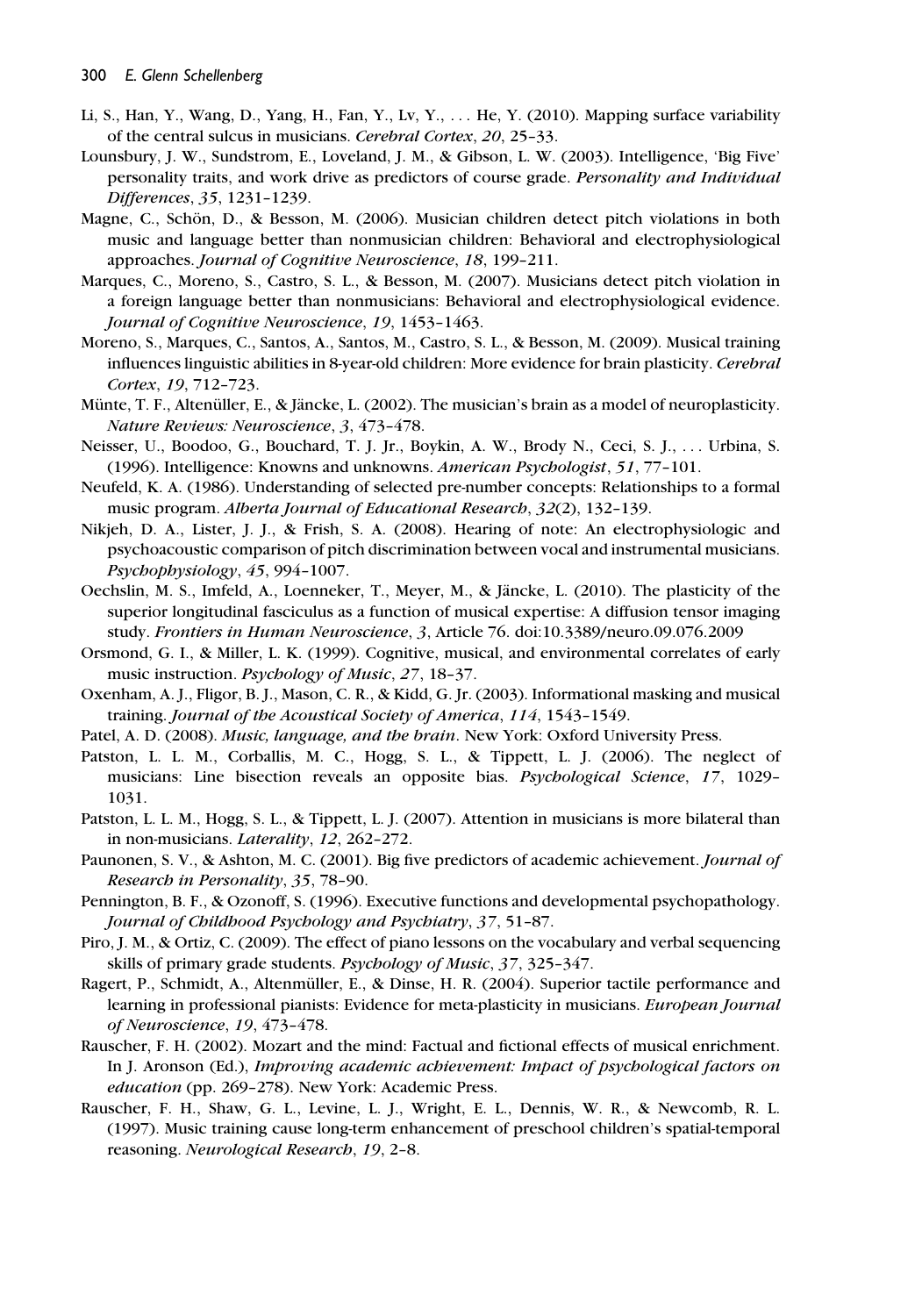- Rueda, M. R., Rothbart, M. K., & Saccamanno, L., & Posner, M. I. (2005). Training, maturation and genetic influences on the development of executive attention. *Proceedings of the National Academy of Sciences*, *102*, 14931–14936.
- Salthouse, T. A. (2005). Relations between cognitive abilities and measures of executive functioning. *Neuropsychology*, *19*, 532–545.
- Salthouse, T. A., Atkinson, T. M., & Berish, D. E. (2003). Executive functioning as a potential mediator of age-related cognitive decline in normal adults. *Journal of Experimental Psychology: General*, *132*, 566–594.
- Schellenberg, E. G. (2004). Music lessons enhance IQ. *Psychological Science*, *15*, 511–514.
- Schellenberg, E. G. (2005). Music and cognitive abilities. *Current Directions in Psychological Science*, *14*, 322–325.
- Schellenberg, E. G. (2006a). Exposure to music: The truth about the consequences. In G. E. McPherson (Ed.), *The child as musician: A handbook of musical development* (pp. 111– 134). Oxford, UK: Oxford University Press.
- Schellenberg, E. G. (2006b). Long-term positive associations between music lessons and IQ. *Journal of Educational Psychology*, *98*, 457–468.
- Schellenberg, E. G. (2009). Music training and nonmusical abilities: Commentary on Stoesz, Jakobson, Kilgour, and Lewycky (2007) and Jakobson, Lewycky, Kilgour, and Stoesz (2008). *Music Perception*, *27*, 139–143.
- Schellenberg, E. G., & Moreno, S. (2010). Music lessons, pitch processing, and *g*. *Psychology of Music*, *38*, 209–221.
- Schellenberg, E. G., & Peretz, I. (2008). Music, language, and cognition: Unresolved issues. *Trends in Cognitive Sciences*, *12*, 45–46.
- Schlaug, G., Forgeard, M., Zhu, L., Norton, A., Norton, A., & Winner, E. (2009). Training-induced neuroplasticity in young children. *Annals of the New York Academy of Sciences*, *1169*, 205– 208.
- Schön, D., Magne, C., & Besson, M.  $(2004)$ . The music of speech: Music training facilitates pitch processing in both music and language. *Psychophysiology*, *41*, 341–349.
- Shahin, A. J., Roberts, L. E., Chau, W., Trainor, L. J., & Miller, L. M. (2008). Music training leads to the development of timbre-specific gamma band activity. *NeuroImage*, *41*, 113–122.
- Sluming, V., Brooks, J., Howard, M., Downes, J. J., & Roberts, N. (2007). Broca's area supports enhanced visuospatial cognition in orchestral musicians. *Journal of Neuroscience*, *27*, 3799– 3806.
- Spinath, B., Freudenthaler, H. H., & Neubauer, A. C. (2010). Domain-specific school achievement in boys and girls as predicted by intelligence, personality and motivation. *Personality and Individual Differences*, *48*, 481–486.
- Steinmayr, R., & Spinath, B. (2008). Sex differences in school achievement: What are the roles of personality and achievement motivation? *European Journal of Personality*, *22*, 185–209.
- Stoesz, B. M., Jakobson, L. S., Kilgour, A. R., & Lewycky, S. T. (2007). Local processing advantage in musicians: Evidence from disembedding and constructional tasks. *Music Perception*, *25*, 153–165.
- Tallal, P., & Gaab, N. (2006). Dynamic auditory processing, musical experience, and language development. *Trends in Neuroscience*, *29*, 382–390.
- Thompson, W. F., Schellenberg, E. G., & Husain, G. (2004). Decoding speech prosody: Do music lessons help? *Emotion*, *4*, 46–64.
- Tierney, A. T., Bergeson, T. R., & Pisoni, D. B. (2008). Effects of early musical experience on auditory sequence memory. *Empirical Musicology Review*, *3*, 178–186.
- Trainor, L. J., Shahin, A. J., & Roberts, L. E. (2009). Understanding the benefits of musical training: Effects on oscillatory brain activity. *Annals of the New York Academy of Sciences*, *1169*, 133–142.
- Trimmer, C. G., & Cuddy, L. L. (2008). Emotional intelligence, not music training, predicts recognition of emotional speech prosody. *Emotion*, *8*, 838–849.